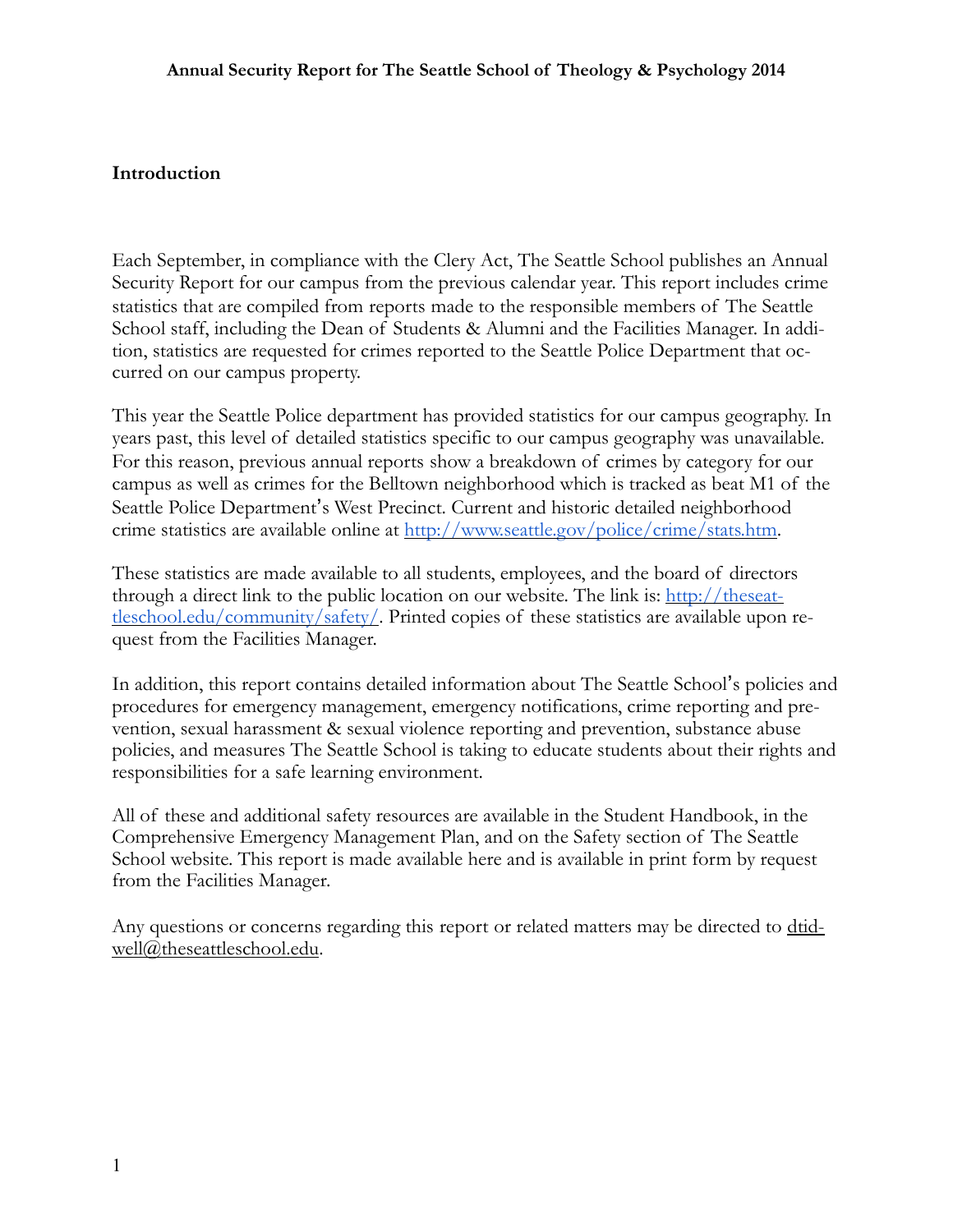#### **Campus Crime Statistics**

The following statistics represent data collected by The Seattle School of Theology & Psychology from reports made to The Seattle School and the Seattle Police Department concerning crimes occurring on our campus geography (defined as our building and immediately adjoining public property: sidewalks and streets) in the 2014 calendar year.

Reported Crimes on The Seattle School Campus & Immediately Adjoining Public Property

|                                            | On<br>Campus   | Adjacent<br>Public<br>Property |
|--------------------------------------------|----------------|--------------------------------|
| Burglary/Theft                             | $\overline{0}$ | 0                              |
| Robbery                                    | $\overline{0}$ | $\overline{0}$                 |
| Aggravated<br><b>Assault</b>               | $\overline{0}$ | $\overline{0}$                 |
| <b>Burglary</b>                            | $\overline{0}$ | $\overline{0}$                 |
| <b>Motor Vehicle</b><br>Theft              | $\overline{0}$ | $\theta$                       |
| Arson                                      | $\overline{0}$ | $\overline{0}$                 |
| Murder & Non-<br>Negligent<br>Manslaughter | $\overline{0}$ | $\theta$                       |
| Negligent<br>Manslaughter                  | $\overline{0}$ | $\overline{0}$                 |
| <b>Forcible Sex</b><br><b>Offenses</b>     | $\overline{0}$ | $\overline{0}$                 |
| Non-Forcible<br><b>Sex Offenses</b>        | $\overline{0}$ | $\overline{0}$                 |
| Domestic<br>Violence                       | $\overline{0}$ | $\overline{0}$                 |
| Dating<br>Violence                         | $\overline{0}$ | $\overline{0}$                 |
| Stalking                                   | $\overline{0}$ | $\overline{0}$                 |

(Figures are based on reports filed with The Seattle School or the Seattle Police Department)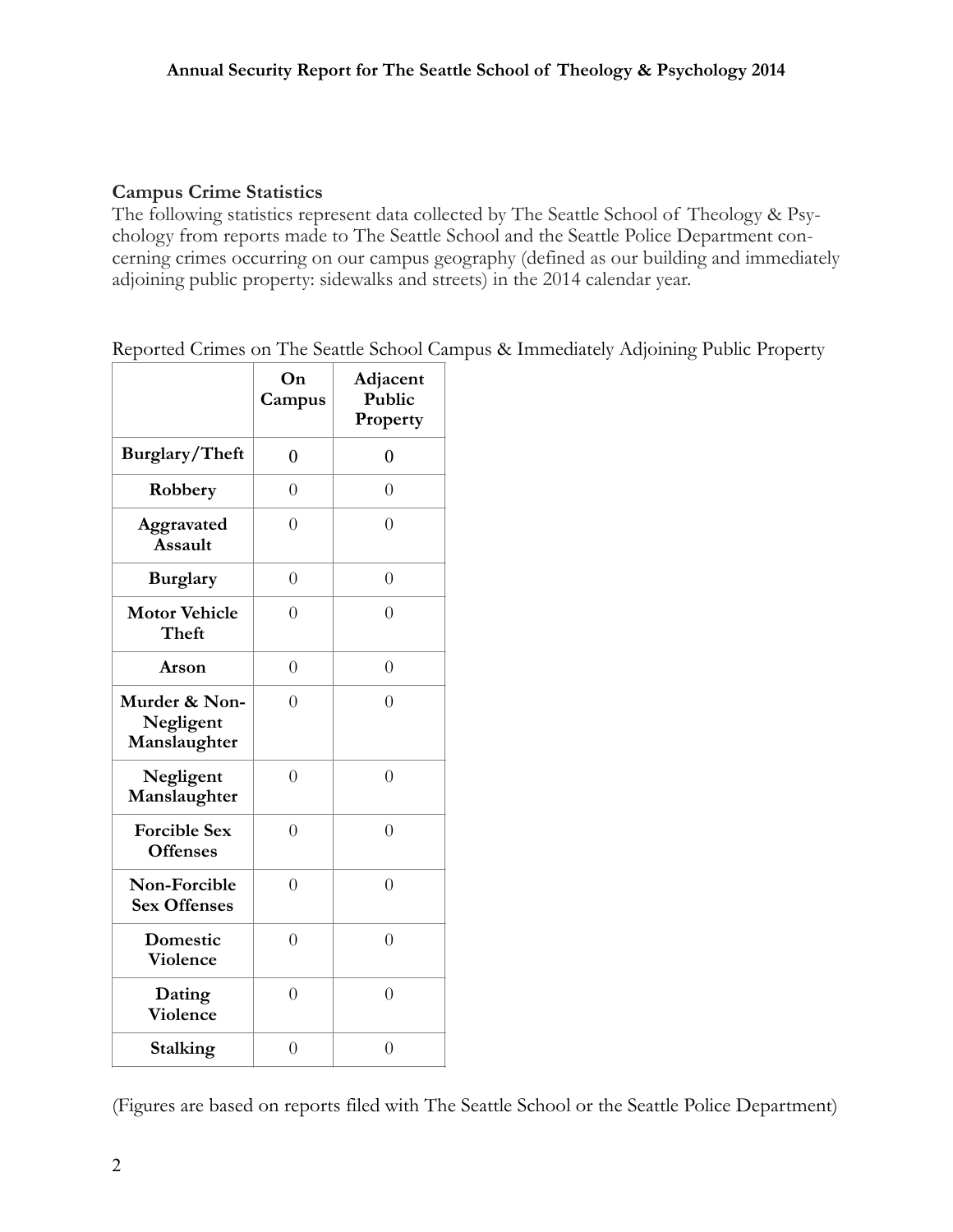Reported Hate Crimes\* on The Seattle School Campus & Immediately Adjoining Public Property

| Category                            | <b>On Campus</b> | <b>Public Property</b> |
|-------------------------------------|------------------|------------------------|
| Burglary/Theft                      | $\theta$         | $\theta$               |
| Robbery                             | $\theta$         | $\theta$               |
| <b>Aggravated Assault</b>           | $\theta$         | $\theta$               |
| <b>Burglary</b>                     | $\theta$         | $\theta$               |
| <b>Motor Vehicle Theft</b>          | $\theta$         | $\theta$               |
| Arson                               | $\theta$         | $\theta$               |
| Murder & Non-Negligent Manslaughter | $\theta$         | $\theta$               |
| Negligent Manslaughter              | $\overline{0}$   | $\overline{0}$         |
| <b>Forcible Sex Offenses</b>        | $\overline{0}$   | $\overline{0}$         |
| <b>Non-Forcible Sex Offenses</b>    | $\overline{0}$   | $\overline{0}$         |
| <b>Domestic Violence</b>            | $\theta$         | $\theta$               |
| <b>Dating Violence</b>              | $\theta$         | $\theta$               |
| Stalking                            | $\theta$         | $\theta$               |

\*Crimes are classified as a hate crime when there is evidence that a victim was intentionally selected on the basis of gender, sexual orientation, race, religion, ethnicity, or disability. If a hate crime occurs, it will be identified by nature of the discrimination (i.e. gender, religion, etc.).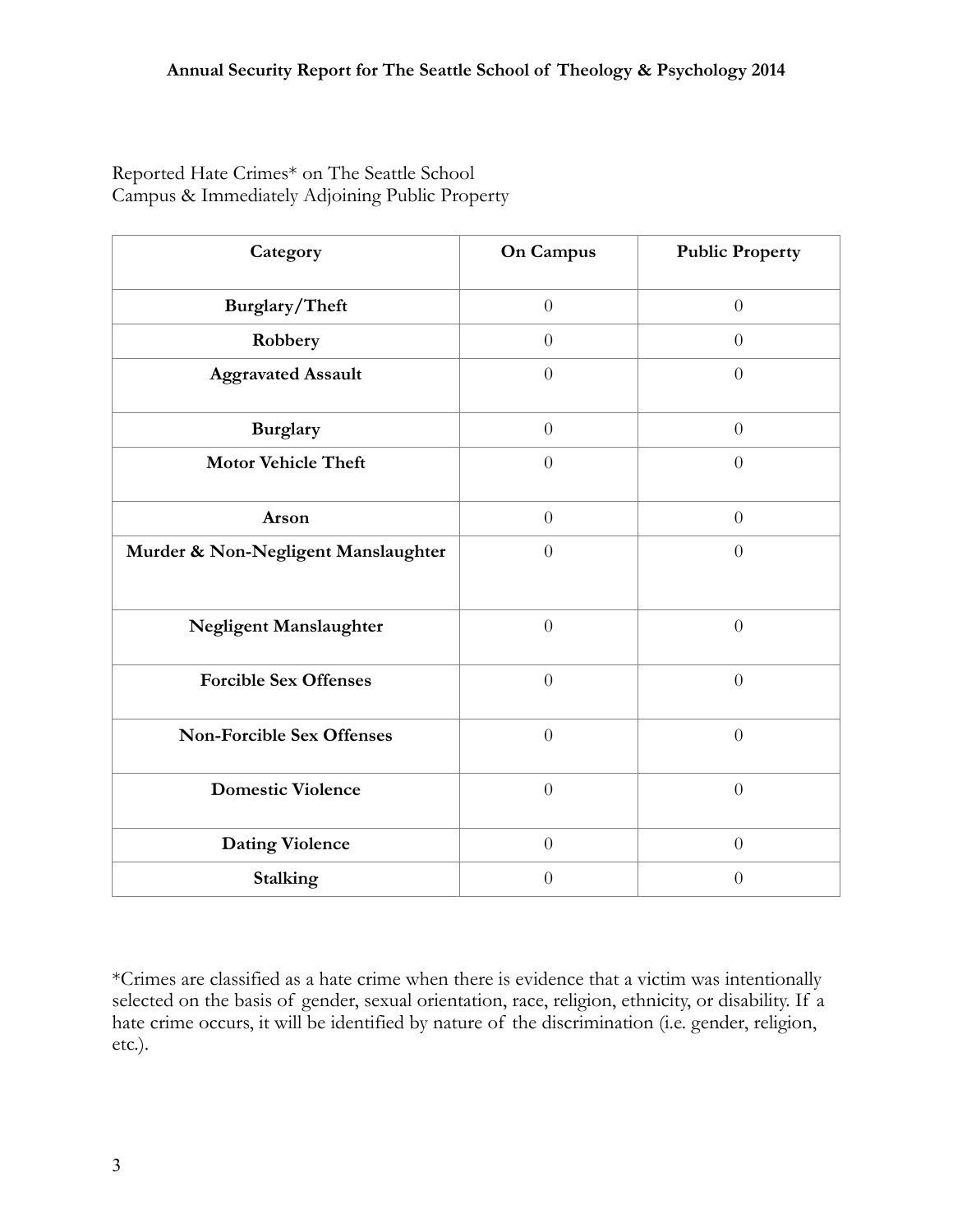**Additional statistics for the 2011, 2012, and 2013 calendar years are included as an appendix at the end of this document.**

# **The Seattle School Safety Policies and Procedures**

# **Notifications and Evacuation**

The Seattle School's emergency response and evacuation information are available in full, online in our Comprehensive Emergency Management Plan (CEMP), located at: [http://theseattleschool.edu/docs/Comprehensive+Emergency+Management](http://theseattleschool.edu/docs/Comprehensive+Emergency+Management+Plan.pdf)  $+$ Plan.pdf. This document is also available in print by request from the Facilities Manager. The following policies can be found in the CEMP.

#### **Timely Warnings and Emergency Notifications**

Whenever there is an active, ongoing threat to the safety of individuals on or in the vicinity of The Seattle School campus, members of the Emergency Response Team are responsible for distributing clear information to all students, faculty, and staff in a timely manner so that each person can make adequately informed decisions about their personal safety. These are known as Timely Warnings and are issued to all constituents of The Seattle School campus (all students, faculty, staff, and board members).

- Depending on the nature of the emergency, timely warnings will include the use of email notification via campus email addresses, building intercom systems, fire evacuation alarms, and newsletter announcements.
- Non-emergency but ongoing safety concerns will be communicated to all constituents through safety updates in weekly newsletters and/or special all-campus emails as necessary.

## **Evacuation Plan**

In the event of an emergency requiring evacuation, The Seattle School staff will announce an evacuation using the P.A. system or the automated fire alarm system. If these systems are not working, staff members who are able to safely do so, will perform a walk- through of the building and provide verbal notification of evacuation.

When an evacuation is announced everyone inside the building is required to leave immediately and proceed to one of the following two areas: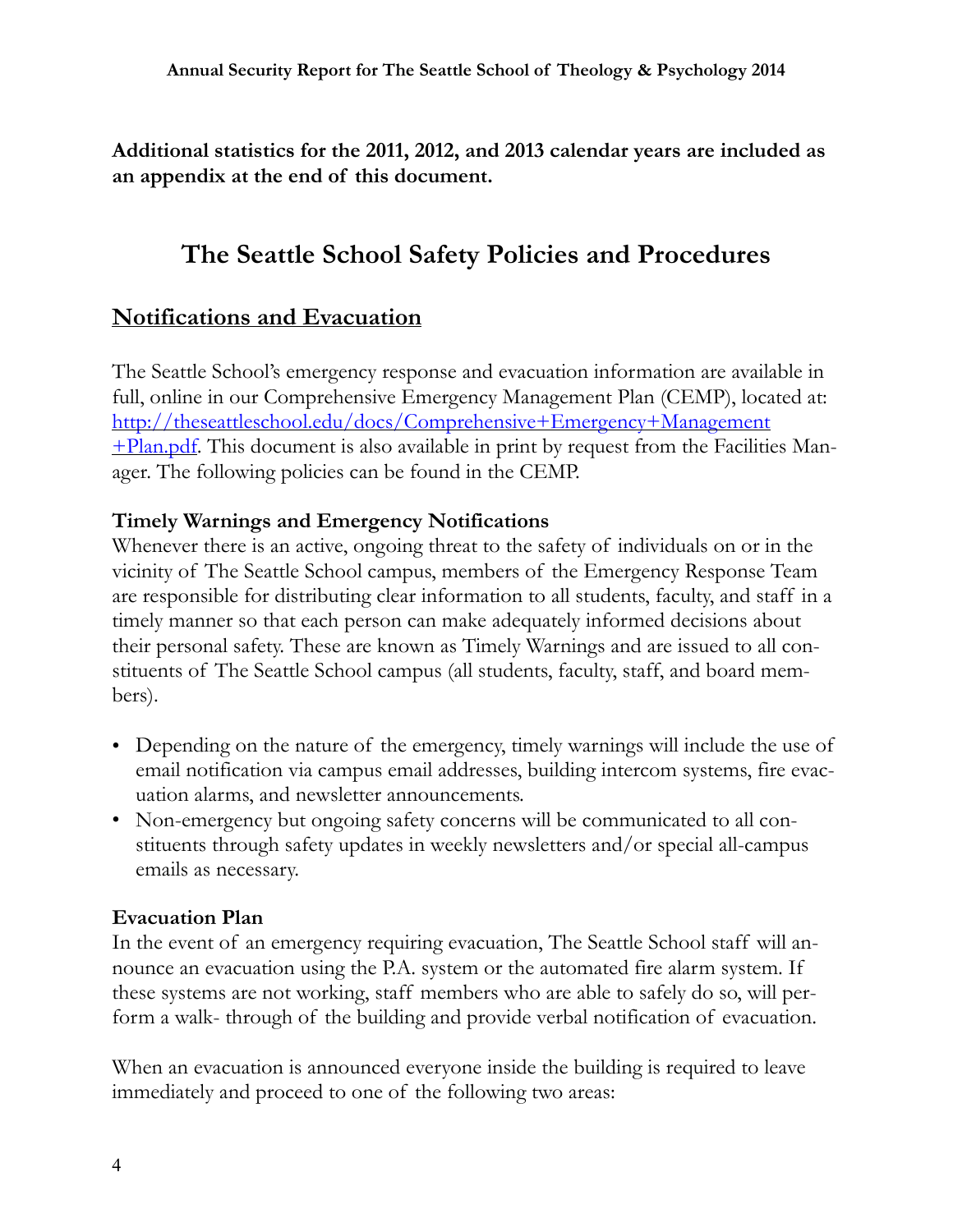Assembly Area #1: The parking lot directly across the street from the front door – Elliott & Wall. First priority is to gather in this area and await further instructions. In the unlikely event that Assembly Area #1 is compromised, proceed directly to Assembly Area #2: On Alaskan Way – across the railroad tracks on the sidewalk and near the bus stop. As above, wait further instructions. If neither Assembly Area is available, faculty and staff are to use their discretion in directing people at least 50 feet away from the building.

Once at the Assembly Area, an "Area Captain" will be selected. The Area Captain will then commence taking a written roll call of all present, and assist in meeting emergency medical needs. This list will be delivered to the Emergency Response Team as soon as possible. All students and staff must remain in the Assembly Area until roll call is completed. This is vital information, as it will be used to determine those in need, as well as to reassure families of the safety of their loved ones.

# **Building and Safety Policies**

These policies may be found in the Student Handbook, available online athttp://theseattleschool.edu/docs/2014-2015%20Student%20Handbook.pdf, or in print, by request from the office of the Registrar.

# **Building Hours**

Weekday: During the week the building will open at 7:30 a.m. and closes at 8:30 p.m. (4:30 p.m. on Friday). The front door will be locked at 6:00 p.m. – a student must present his/her Seattle School Identification card at the front desk to be allowed entrance if they are not known by the front desk staff.

Weekend: When classes are meeting the building is open on Saturdays from 11:00 a.m. – 4:00 p.m. and closed on Sunday unless there are intensive courses or conferences scheduled.

Building hours are shortened (generally 8:00 a.m. – 4:30 p.m., Monday-Friday) when classes are not is session. Reminder of these shortened hours are on the website and in the newsletter.

# **Campus Security/Crime Awareness**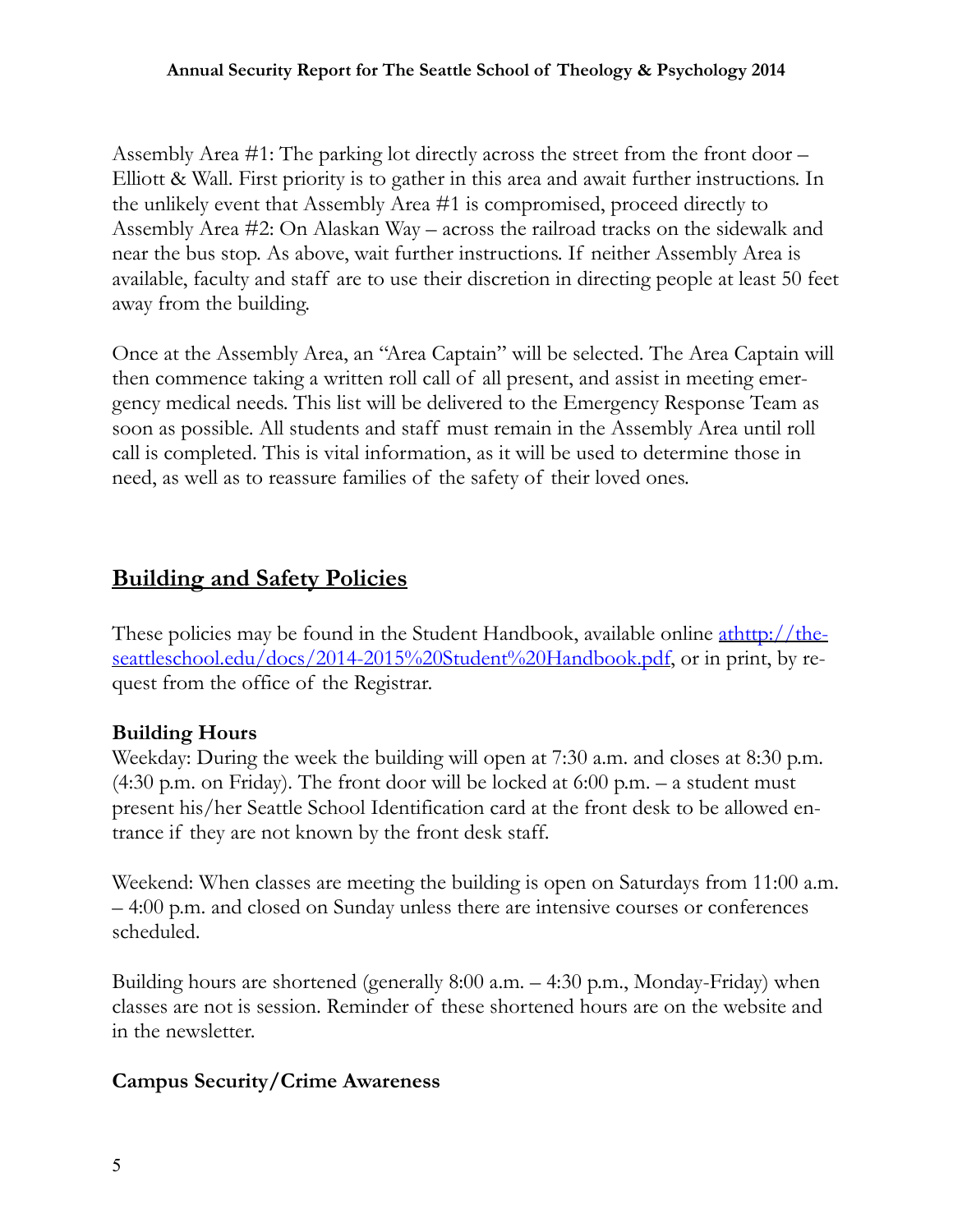Students, staff, and faculty are encouraged to report any criminal or suspicious activity, and are made aware of the need for everyone to be responsible for their own security and the security of others. To file a report, contact the Facilities Manager (x126, cell 206-446-0554). When a person files a complaint or applies for assistance, all pertinent information is obtained and is officially documented by the completion of an Accident/Injury/Crime Incident Report and on the Facility Manager's Daily Records Log.

## **The Clery Act – Campus Security and Crime Statistics**

The federal government mandates that every college or institution that provides Title IV Financial Aid to its students must comply with the Clery Act; the new name for the Student Right-to-Know and Campus Security Act. The Seattle School crime statistics are compiled on a yearly basis from daily records maintained by the Facilities Manager. Data from local law enforcement is also included when applicable in an effort to ensure that all crimes are reported. The Seattle School Security Report is posted on the website. Printed versions of this report are readily available from the Facilities Manager.

## **Fire**

In the case of a fire:

- Pull the nearest fire alarm to alert other persons to exit the building.
- At any campus phone dial 9-911.
- Give specific information as to the nature of the fire and its specific location.
- The campus address is 2501 Elliott Avenue, Seattle, WA 98121, and the phone number is (206) 876-6100.

Contact front desk staff or Facilities Manager to locate nearest fire extinguisher and follow directions on the extinguisher. The three basic ways to put out a fire are (1) take away its fuel, (2) take away its air (smother it), and (3) cool it with water or fire extinguishing chemicals. Never use water on an electrical fire; rather use only fire extinguishing chemicals.

## **Health**

If a situation is obviously life-threatening, such as heart attack, choking, or severe injury: at any campus phone dial 9-911. Give specific information as to the nature of the problem and the specific location of the injured person. The campus address is 2501 Elliott Avenue, Seattle, WA 98121, and the phone number is (206) 876-6100.

First-aid kits are located at the front desk, student lounge, and library. If a situation is not life-threatening: contact the Front Desk or Facilities Manager.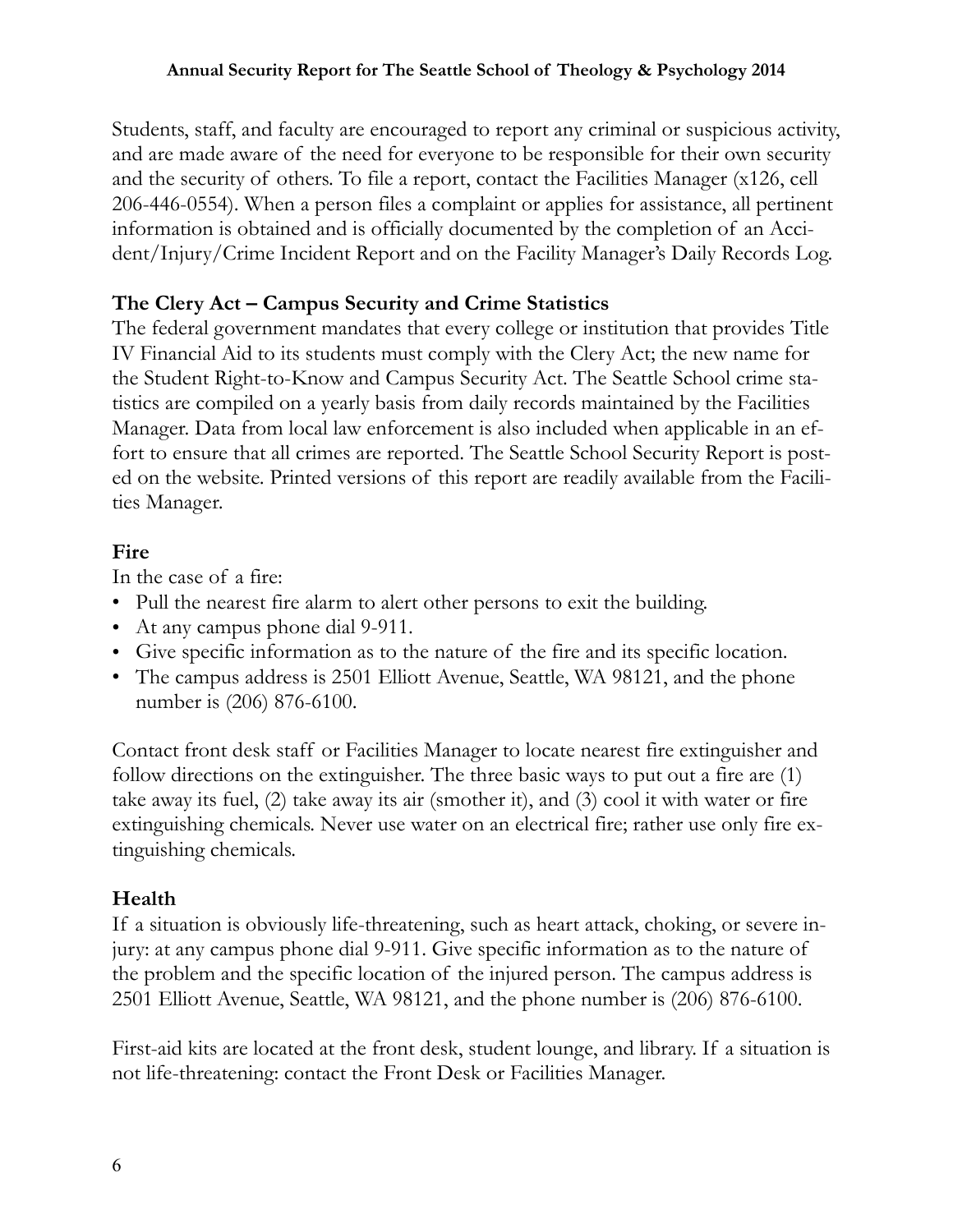#### **Persons Exhibiting Threatening Behavior**

The Seattle School strives to have an environment free from intimidation, threats or violent acts. Such conduct includes any form of intimidating, threatening or hostile behavior, physical altercations, vandalism, arson, sabotage, use or display of weapons, carrying weapons onto school property, or any other act which The Seattle School deems inappropriate under this policy. Likewise, jokes or offensive comments about violence or weapons are not tolerated. Such conduct may result in discipline, including suspension, termination or expulsion.

If a stranger is menacing, threatening, out of control, displaying a weapon, etc.: From any campus phone dial 9-911. Give specific information to the police as to the nature of situation and its specific location. The campus address is 2501 Elliott Avenue, Seattle, WA 98121, and the phone number is (206) 876-6100.

Contact administrative staff immediately. Do not attempt to resolve the situation alone.

## **Student Entrances and Exits**

Students may enter/exit the building by using the main Seattle School entrance. The main entrance is open from 8 a.m. until 6 p.m. To access the building before or after hours, you must contact the facilities manager. To access stairwells and elevators after hours, the student must use his/her Seattle School identification card. Should a student need to see an administrator or faculty member, he/she should check in at the front desk, located in the lobby at the main Seattle School entrance.

## **Weapons & Violence Policy**

The Seattle School has a zero-tolerance policy regarding firearms or weapons on campus. Specifically students, employees, faculty and others performing services for the school (including, but not limited to, temporary employees, consultants, contractors and vendors) are prohibited from carrying, possessing or using guns or other dangerous weapons or devices for any purpose at any time on school premises.

Weapons and other dangerous devices are also prohibited off school premises while on Seattle School related business or at The Seattle School-sponsored events. People who carry a concealed-weapon permit are not allowed to carry a weapon while on school premises or while representing The Seattle School.

Anyone who has knowledge of someone violating this policy should immediately report the incident to the Facilities Manager. The complainant should be prepared to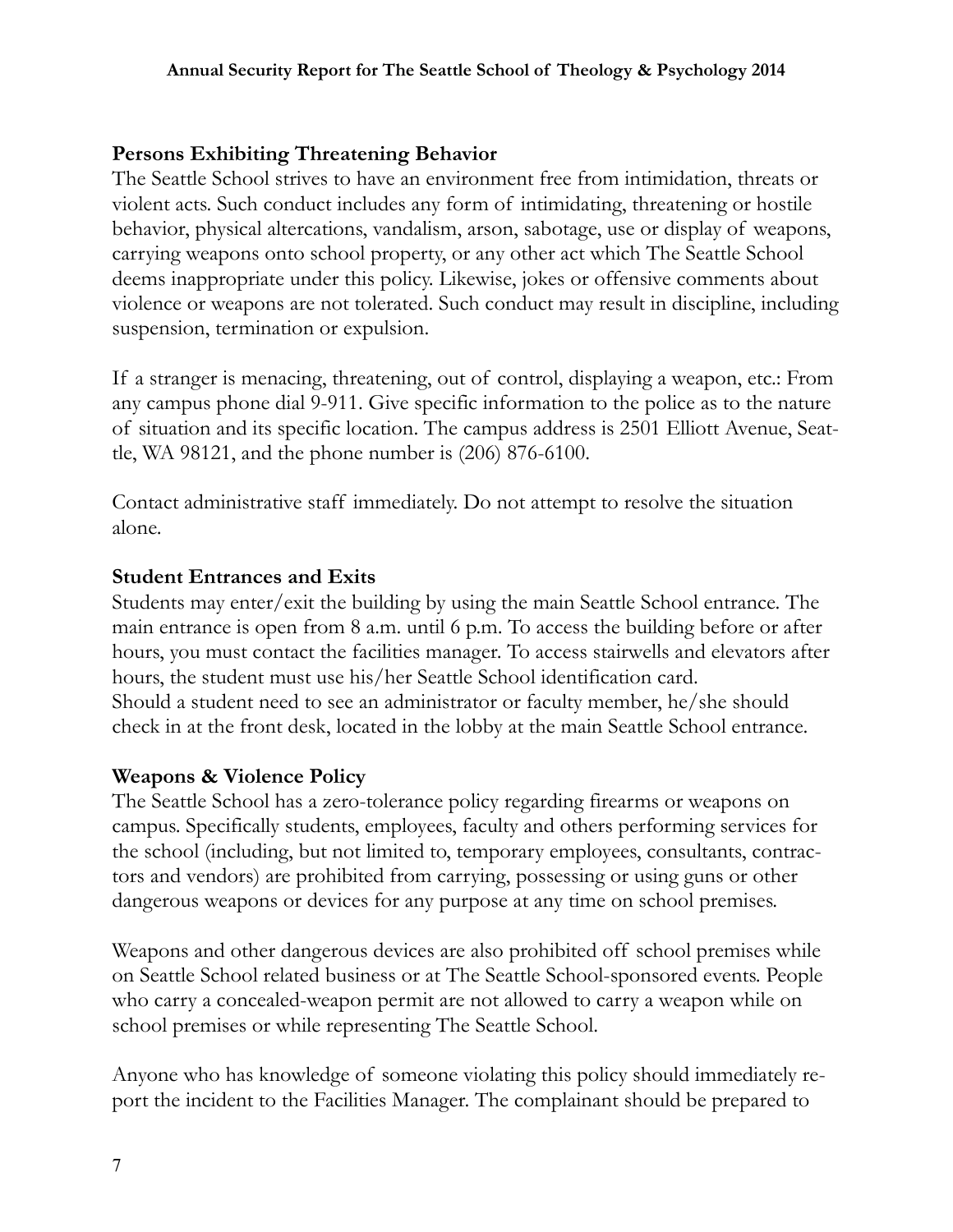provide any relevant information that prompted him/her to observe or suspect violation. The Facilities Manager or any school administrator has the right to confiscate weapons from people in violation of this policy. Failure to adhere to the weapons policy or failure to cooperate in an investigation is grounds for disciplinary action, up to and including suspension, termination or expulsion.

#### **Weather Closures**

For closures because of weather or natural disaster, The Seattle School voice mail greeting will convey the message if the business office is closed and if classes are cancelled for the day. The website will also list closures. These messages will be posted by 6:00 a.m.

## **Search Policy**

The Seattle School wishes to discourage theft or unauthorized possession of school property and/or property of staff, faculty, students, and visitors. To facilitate enforcement of this policy, a school representative may inspect not only desks and offices, but also persons entering and/or leaving the premises, and any packages or other belongings. Any student who wishes to avoid inspection of any articles or materials should not bring such items onto school premises.

## **Smoking**

Washington State law prohibits smoking in all places of employment. You may smoke outside provided you are not standing within 25 feet of a building entrance or exit, windows that open, or air intake equipment. Employees who observe a guest or visitor who is in violation of this policy should promptly and politely advise the individual of the policy. Any employee who violates this policy shall be subject to disciplinary action.

## **Solicitation and Sales**

The Seattle School policy prohibits distributing material or soliciting students, faculty, or staff on company premises at any time unless approved by the Chief Financial Officer. Solicitation for any purpose or cause may include requests for subscriptions, donations, pools, gifts, charities, memberships, or other forms of requests. The Student Directory, staff and/or faculty rosters and classroom time may not be used for purposes of solicitation; such use is expressly forbidden.

## **Statement of Student Rights & Responsibilities**

All students enrolled at The Seattle School assume an obligation to conduct themselves at all times as responsible members of the campus community, to respect the personal and property rights of others, and to support the educational mission of The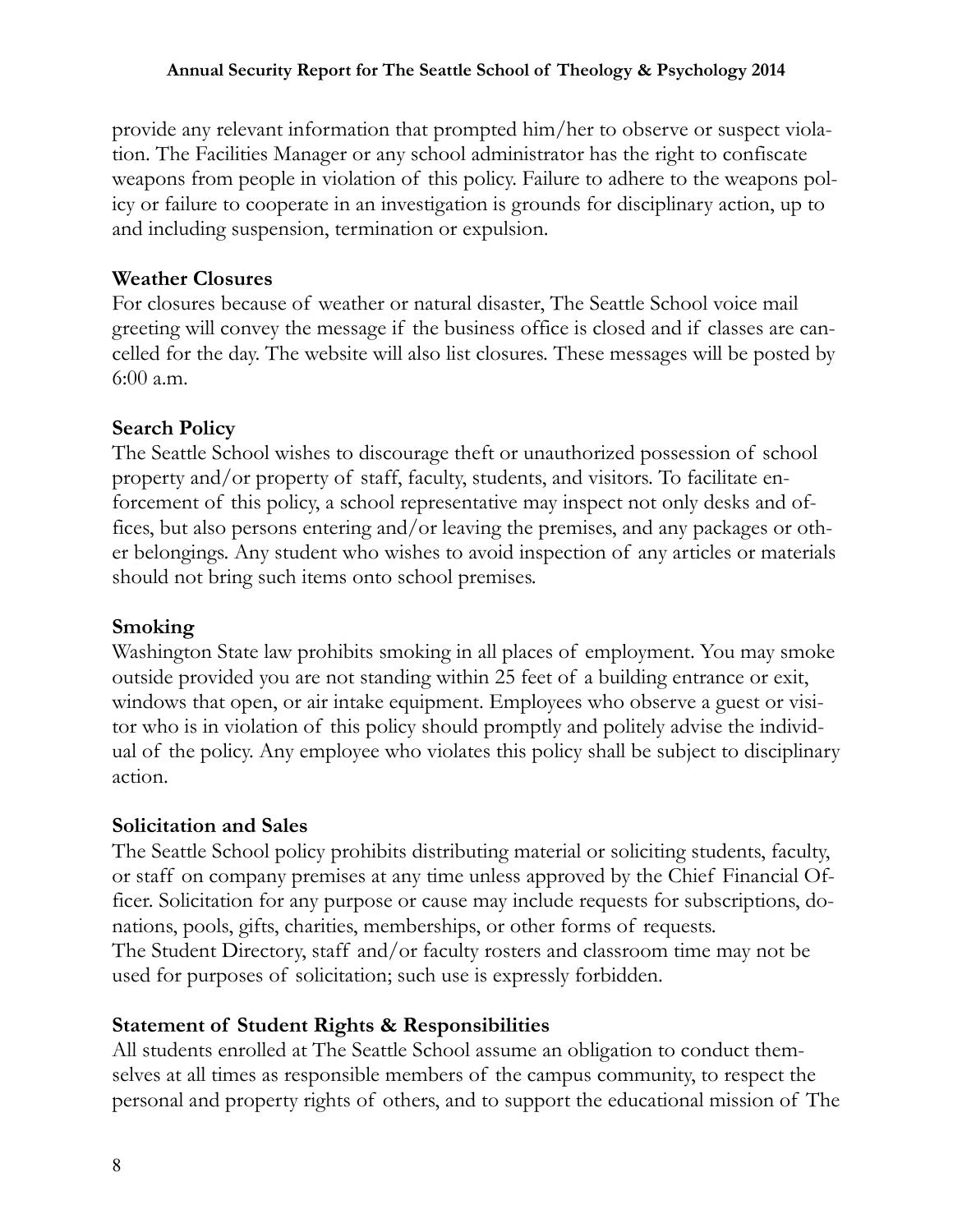Seattle School. The Seattle School insists that its students demonstrate personal and professional integrity in addition to academic excellence.

The Seattle School's administrators, faculty, and staff encourage student involvement in decision making. Student participation and input on institutional committees and teams are not only valued and encouraged at The Seattle School, but considered to be missionally imperative.

# **Nondiscrimination, Harassment, Sexual Harassment, and Sexual Violence Prevention and Title IX Policies**

**The Federal Campus Sexual Assault Victims' Bill of Rights**

- **Survivors shall be notified of their options to notify law enforcement.**
- **Accuser and accused must have the same opportunity to have others present.**
- **Both parties shall be informed of the outcome of any disciplinary proceeding.**
- **Survivors shall be notified of counseling services.**
- **Survivors shall be notified of options for changing academic and living situations.**

*The Campus Sexual Assault Victims' Bill of Rights* was signed into law by President George Bush in July of 1992. This law requires that all colleges and universities (both public and private) participating in federal student aid programs afford sexual assault victims certain basic rights. Schools found to have violated this law can be fined up to \$35,000 or lose their eligibility to participate in federal student aid programs. Complaints about schools that have failed to comply with this law should be made to the U.S. Department of Education.

[These policies may be found in the Student Handbook, available online at](https://theseattleschool.edu/docs/2015-2016%2520Student%2520Handbook.pdf) https://theseattleschool.edu/docs/2015-2016%20Student%20Handbook.pdf or in print, by request from the office of the Registrar.

## **Federal Law**

To the extent required by federal law, it is the policy of The Seattle School of Theology & Psychology (The Seattle School") not to discriminate on the basis of race, color,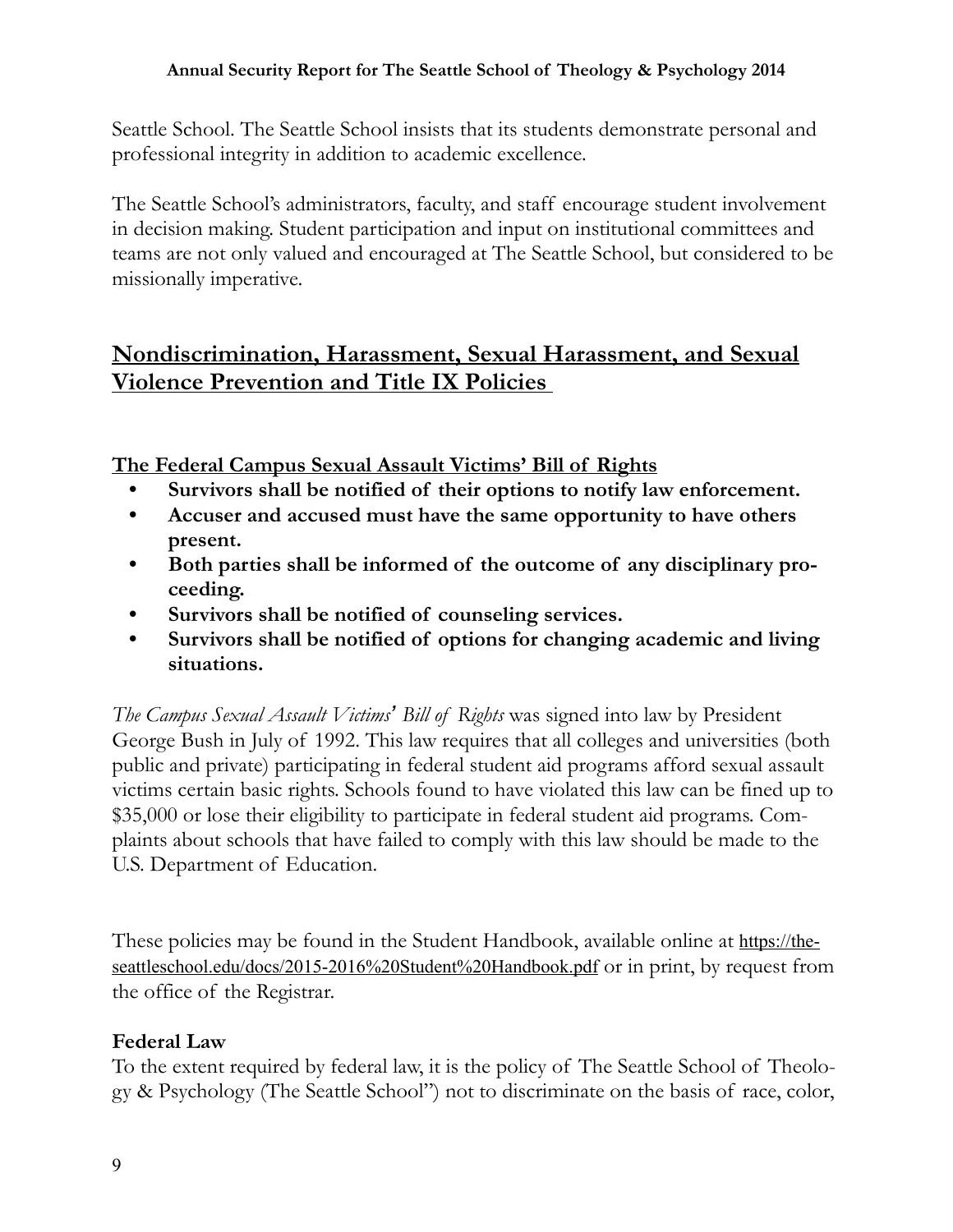national origin, sex, age, religion (except in the case of employment), disability, or genetic information in its admissions, educational programs or activities, or employment. Consistent with federal law, The Seattle School will provide reasonable accommodations to persons with disabilities. As a religious educational organization, The Seattle School reserves the right to prefer employees and prospective employees on the basis of religion. The phrase "**educational programs or activities**" includes instruction, grading, financial aid, training programs, internships, externships, social and recreational activities, and other aspects of the educational programs or activities at The Seattle School. Discrimination in employment prohibited by this policy includes discrimination in hiring, compensation, promotion, transfer, retirement, evaluation, discipline, benefits, termination, and other employment practices. "**Discrimination**" is defined below. "**Harassment**" is a form of discrimination, and is also prohibited by this policy.

#### **Other Prohibited Discrimination and Harassment**

It is also the policy of The Seattle School not to discriminate against its students and student applicants in its admissions or other educational programs or activities on the basis of sexual orientation, marital status, or honorably discharged veteran or military status. The term "**sexual orientation**" means heterosexuality, homosexuality, bisexuality, and gender express or identity. As defined by the Washington Law Against Discrimination, the term "**gender express or identity**" means "having or being perceived as having a gender identity, self-image, appearance, behavior, or expression, whether or not that gender identity, self-image, appearance, behavior, or expression is different from that traditionally associated with the sex assigned to that person at birth."

#### **Prohibition Against Sexual Harassment and Sexual Misconduct**

Although covered above by the prohibition against sex discrimination, The Seattle School emphasizes that it prohibits sexual harassment, which is a form of sex discrimination. Sexual harassment also includes sexual misconduct, which is also prohibited by this policy. Both of these terms are defined below, and those sections include examples of sexual harassment and sexual misconduct.

#### **No Retaliation**

The Seattle School not only prohibits discrimination and harassment (including sexual harassment), but it also prohibits retaliation against any person for making a complaint about discrimination or harassment; assisting, testifying, or otherwise participating in any discrimination or harassment investigation; or otherwise opposing discrimination or harassment prohibited by this policy. This includes any retaliation against any witness or bystander who reports or provides any information about alleged dis-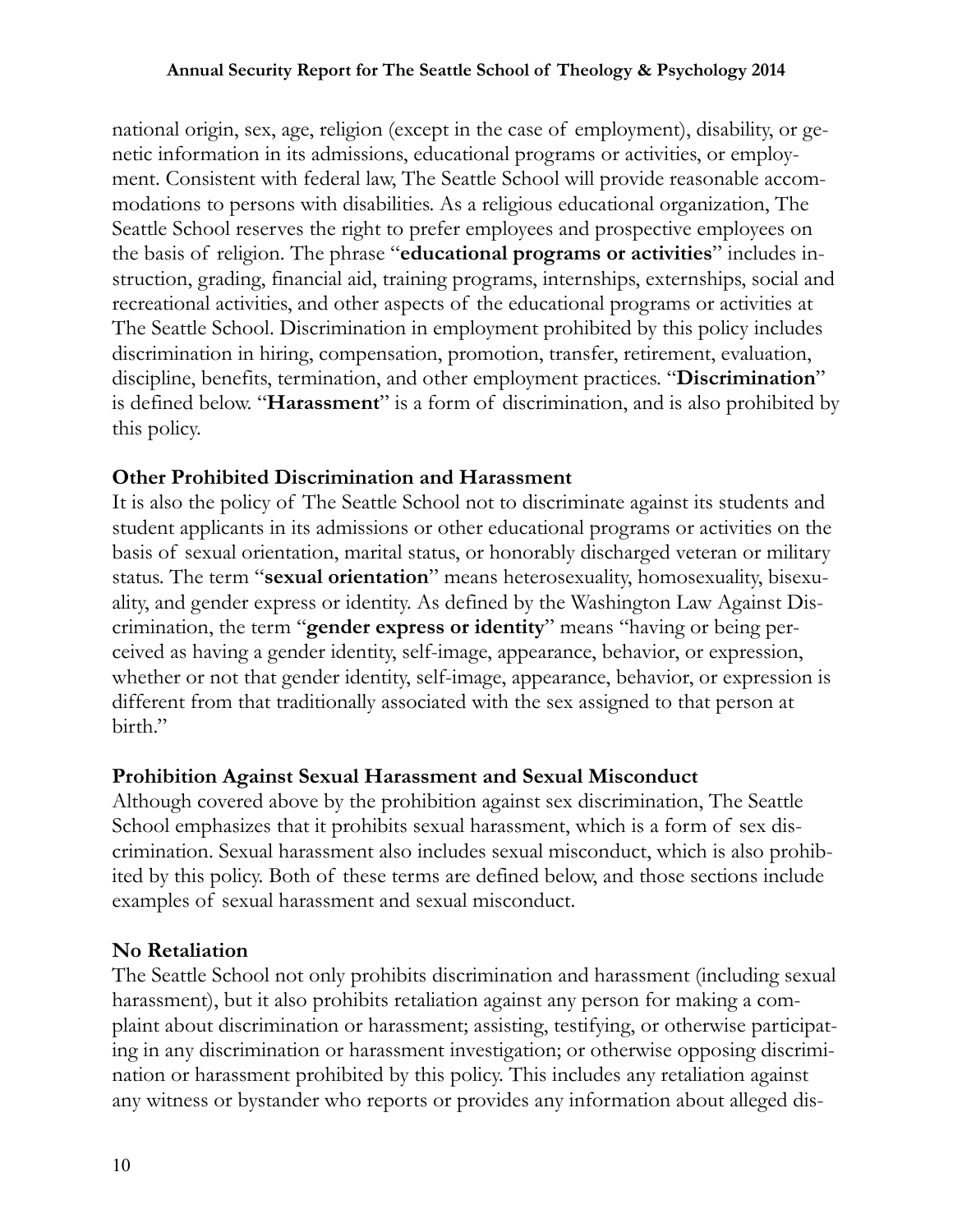crimination or harassment, or who intervenes to stop or attempt to stop any discrimination, harassment, or sexual misconduct. "**Retaliation**" means any adverse action that might dissuade or deter a reasonable person from making or supporting a complaint of discrimination or harassment. Examples of retaliation include intimidation, threats, coercion, termination of employment, unjustified negative grades or evaluation, reduction in pay, denial of a promotion, physical assault, and any other conduct that constitutes prohibited discrimination or harassment under this policy. Retaliation against any person thought to have engaged in any activity protected by this section, whether or not the person actually engaged in any protected activity, is also prohibited by this policy.

## **Reporting Violations; Discrimination Grievance Procedures**

## Where to File a Complaint

Any student or employee who believes he or she has suffered discrimination, harassment (including sexual harassment or sexual misconduct), or retaliation in violation of this policy, should contact one of the following individuals to file a complaint:

Title IX Coordinator (currently Carolyn Christmas) (206) 876-6117 cchristmas@theseattleschool.edu 2501 Elliott Avenue Seattle, WA 98121

Director of Human Resources (currently Kartha Heinz) (206) 876-6131 kheinz@theseattleschool.edu 2501 Elliott Avenue Seattle, WA 98121

#### **Discrimination Grievance Procedures**

Violations of this policy will be addressed through the Discrimination Grievance Procedures. Hard copies of the Discrimination Grievance Procedures are also available from the Title IX Coordinator and the Director of Human Resources.

#### **Consequences of Violating this Policy**

Consequences for violating this policy will depend on the facts and circumstances of each particular situation.

**A.** Sanctions and corrective action could include the following: a requirement not to repeat or continue the discriminatory, harassing, or retaliatory conduct; a reprimand; a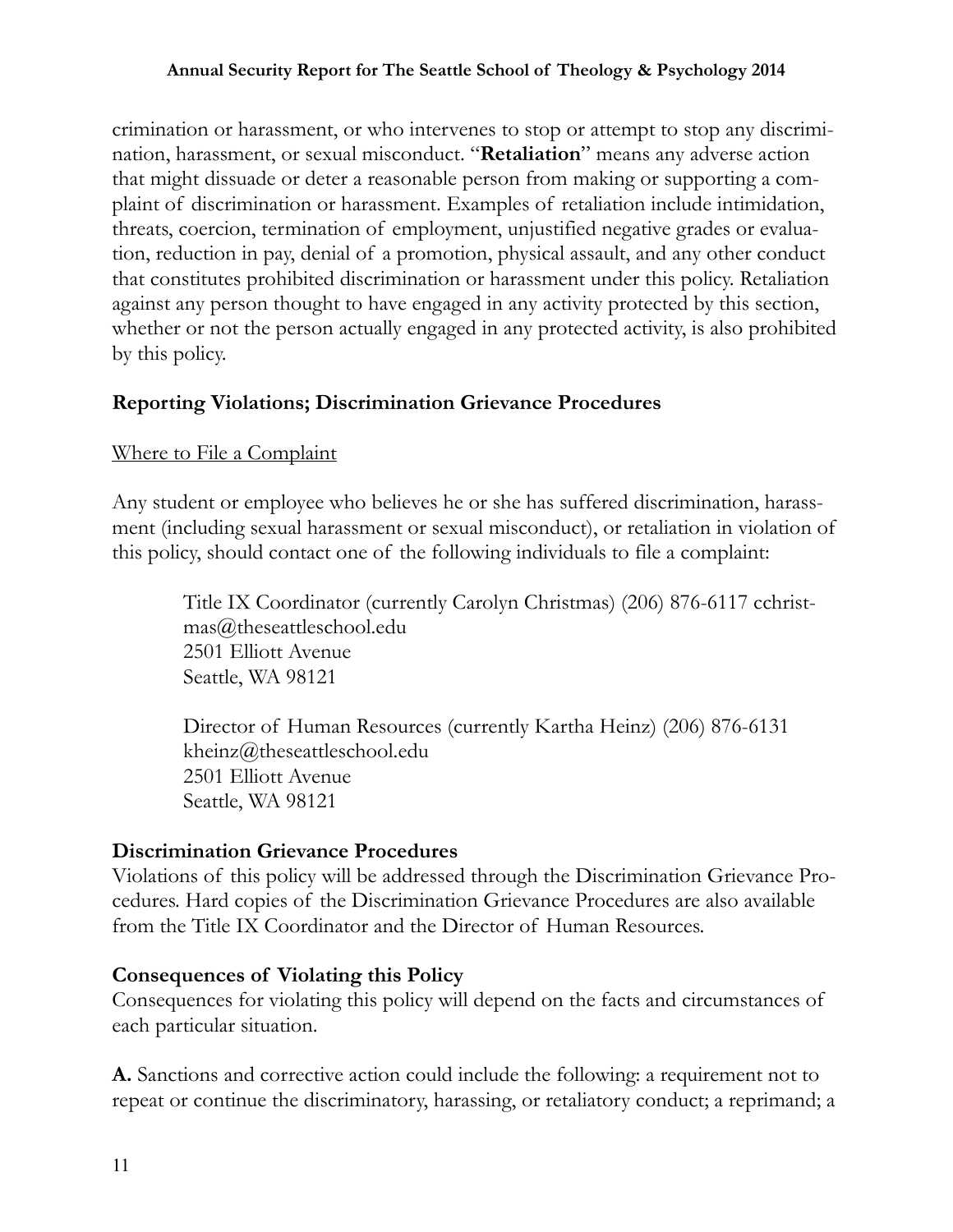no-contact order; denial of a merit pay increase; reassignment; removal from class; suspension; termination or expulsion, or other appropriate sanction, remedy, or response.

**B.** The severity of the sanction or corrective action may depend on the frequency and severity of the offense and any history of past discriminatory, harassing, or retaliatory conduct.

**C.** A finding of discrimination, harassment that creates a hostile environment or resulted in any tangible action (either in the employment or educational setting), or sexual misconduct may be cause for disciplinary action, up to and including discharge in the case of an employee and expulsion in the case of a student. The Seattle School may also report any criminal conduct to a law enforcement agency.

**D.** The Seattle School may take immediate steps to protect the complainant from further discrimination, harassment, or retaliation before completion of its investigation or the process outlined in the Discrimination Grievance Procedures. For example, in the case of a sexual harassment or sexual misconduct complaint, The Seattle School may take steps to separate the accused harasser from the complainant.

**E.** The Seattle School may also take appropriate action even if it does not find discrimination or harassment that creates a hostile environment or results in a tangible action, but The Seattle School finds that the respondent engaged in disruptive behavior or determines that action is necessary or appropriate to prevent the creation of a hostile environment or a situation that may result in a tangible action or other form of unlawful discrimination or harassment.

## **Off-Campus Conduct**

Conduct that occurs off campus can be the subject of a complaint or report and will be evaluated to determine whether it violates this policy. For example, if off-campus discrimination or harassment has continuing effects that create a hostile environment on campus, then the discrimination or harassment violates this policy. Allegations of off-campus sexual misconduct are of particular concern and should be brought to the attention of The Seattle School.

## **Mandatory Reporting by Employees of any sex-based discrimination, sexual harassment, or sexual misconduct involving students**

The Seattle School wants to stop and respond effectively to instances of sex-based discrimination, sexual harassment, and sexual misconduct involving its students. Therefore, any employee receiving any information about any alleged or possible sexbased discrimination, sexual harassment, or sexual misconduct involving students, must report that information to the Title IX Coordinator or the Director of Human Resources (each a "Complaint Officer") within 24 hours of receiving that information. Employees who are statutorily prohibited from reporting that information are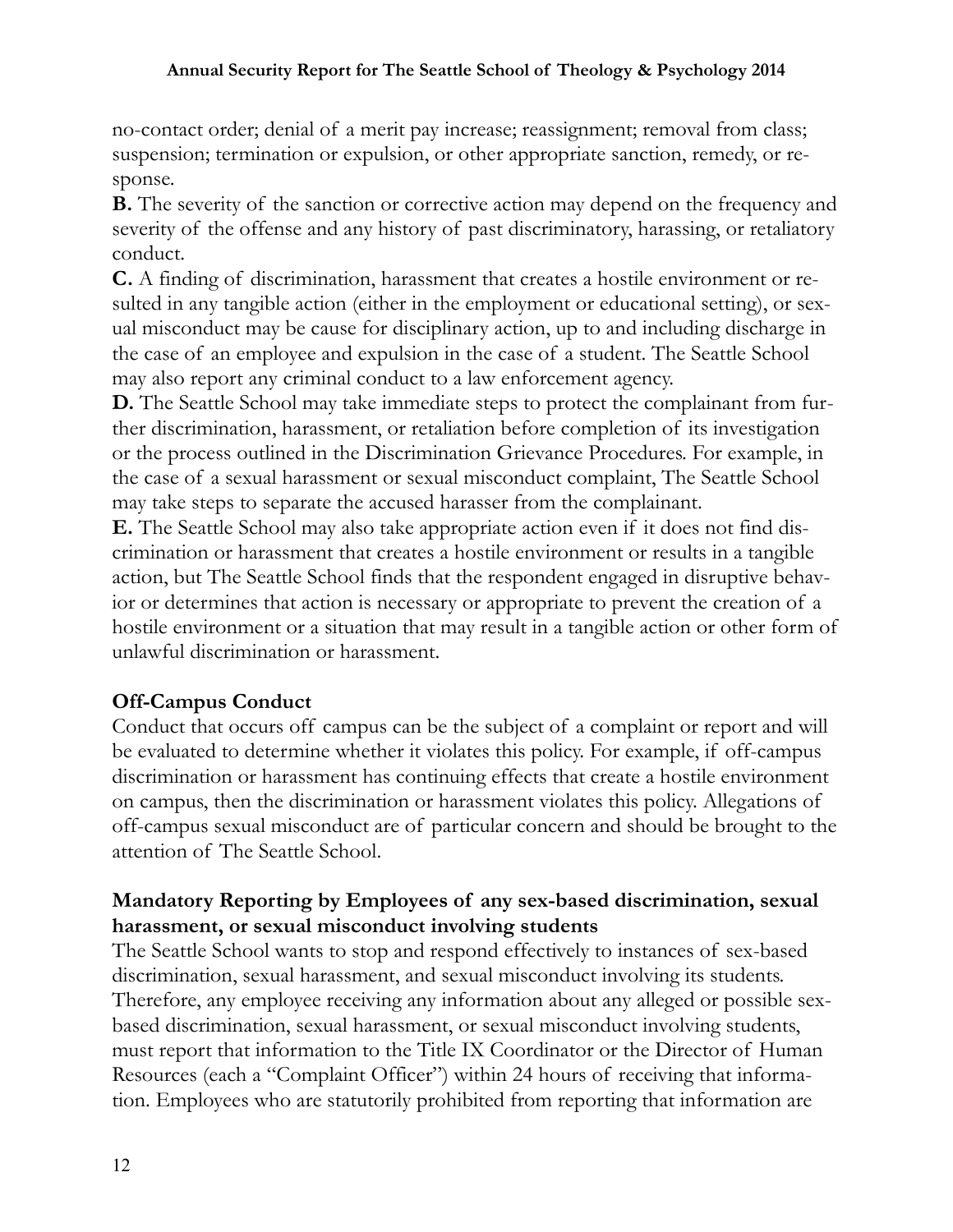exempt from this reporting requirement, including any licensed counselor who receives the information in his or her capacity as a licensed counselor. After receiving a report of alleged or possible sex-based discrimination, sexual harassment, or sexual misconduct, the Complaint Officer will evaluate the information received and determine what further actions should be taken. The Complaint Officer will follow the procedures described in the Discrimination Grievance Procedures. The Complaint Officer will take steps, either directly with the complainant or through a reporting employee, to provide information about the Discrimination Grievance Procedures, as well as available health and advocacy resources and options for criminal reporting (if applicable).

## **Voluntary Reporting by Students**

The Seattle School strongly encourages its students to report instances of sex-based discrimination, sexual harassment, and sexual misconduct involving students.

# **Substance Abuse Policy and Prevention Program**

The Seattle School's Substance Abuse Policy and Prevention Program reflects a broad commitment to a healthy school community marked by standards that reflect personal accountability and responsibility; demonstrate regard for the safety, security, and health of others; and maintain the atmosphere needed for study and reflection. The misuse of alcohol and other drugs subverts the school's ability to achieve its central mission—the ability to serve God and neighbor through transforming relationships.

The Seattle School recognizes explicitly that students, faculty, and staff are adults, which means that they are expected to obey the laws and take personal responsibility for their conduct. Individuals are accountable for their choices and behavior. Careful attention to this information will help students, faculty, and staff promote the school's compliance with the Drug-Free Schools and Communities Act of 1989. Unlawful possession, use, or distribution of illicit drugs and alcohol by students on its property or as part of any of its activities is specifically prohibited and is a violation of the laws of the City of Seattle, the State of Washington, and the United States. The Seattle School will support all local, state, and federal laws relating to drug and alcohol abuse, including referral to local authorities for prosecution. The courts will determine penalties for violations of these laws.

## **Policy on Drug or Alcohol Use by Students**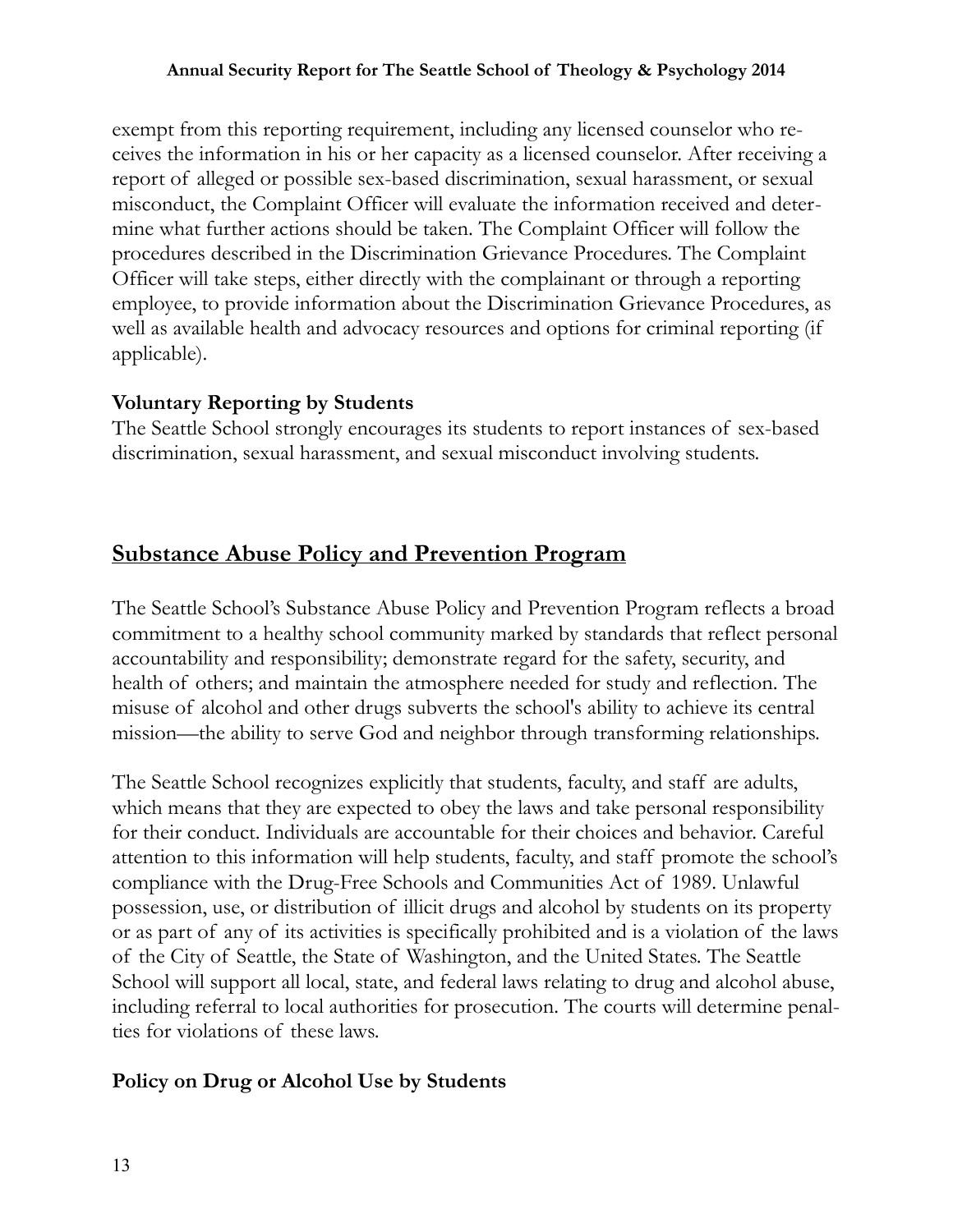The Seattle School prohibits the illegal and irresponsible use of alcohol and other drugs by students. Students have the responsibility to conduct themselves in a lawful and appropriate manner consistent with the mission of the school. Each student has the responsibility to know the risks associated with the use and abuse of alcohol and other drugs and to assist the school in creating an environment that promotes healthenhancing attitudes and activities.

## **Drugs**

1.The school strictly prohibits the manufacture, sale, possession, distribution, dispensing, or use by a student of a controlled or illegal substance not medically authorized. 2.The school strictly prohibits the manufacture, sale, possession, distribution, or dispensing by a student of drug paraphernalia.

## **Alcohol**

1. The possession, sale, distribution, and consumption of alcoholic beverages on the school's campuses or in connection with school-sponsored or related events is permitted only within the limits prescribed by Washington state and federal laws, and in accordance with the Campus Policy for Alcohol Use at Events (below). In addition, no open containers of alcohol are permitted on school property at any time, except within the area covered by a valid liquor permit.

2.The school strictly prohibits students from appearing on campus obviously under the influence of alcohol. Alcohol will not be allowed to interfere with co-curricular activities, campus safety or security, or classroom learning.

3. The school will not excuse acts of misconduct committed by students whose judgment is impaired by consumption of alcohol or drugs. Students are expected to assume responsibility for their own behavior and must understand that being under the influence of drugs or alcohol in no way lessens their accountability. Violations of the law or school rules or policies relating to drug or alcohol use will result in disciplinary sanctions up to and including dismissal as described in the Student Code of Conduct. In general, students will be disciplined if their use of alcohol or drugs is illegal or threatens to create public disorder, public disturbances, danger to themselves or others, or property damage. In addition, the school has the right to refer suspected unlawful drug or alcohol-related incidents to appropriate federal, state, or local legal authorities.

## **Campus Policy on Alcohol Use at Events**

To serve alcohol on campus, the event sponsor must complete an Alcohol Service Request Form (available on Google Drive) and submit it to the Executive Council for approval at least two weeks prior to the event. The Seattle School reserves the right to deny authorization at any time. If approval is granted, the event's sponsor is responsi-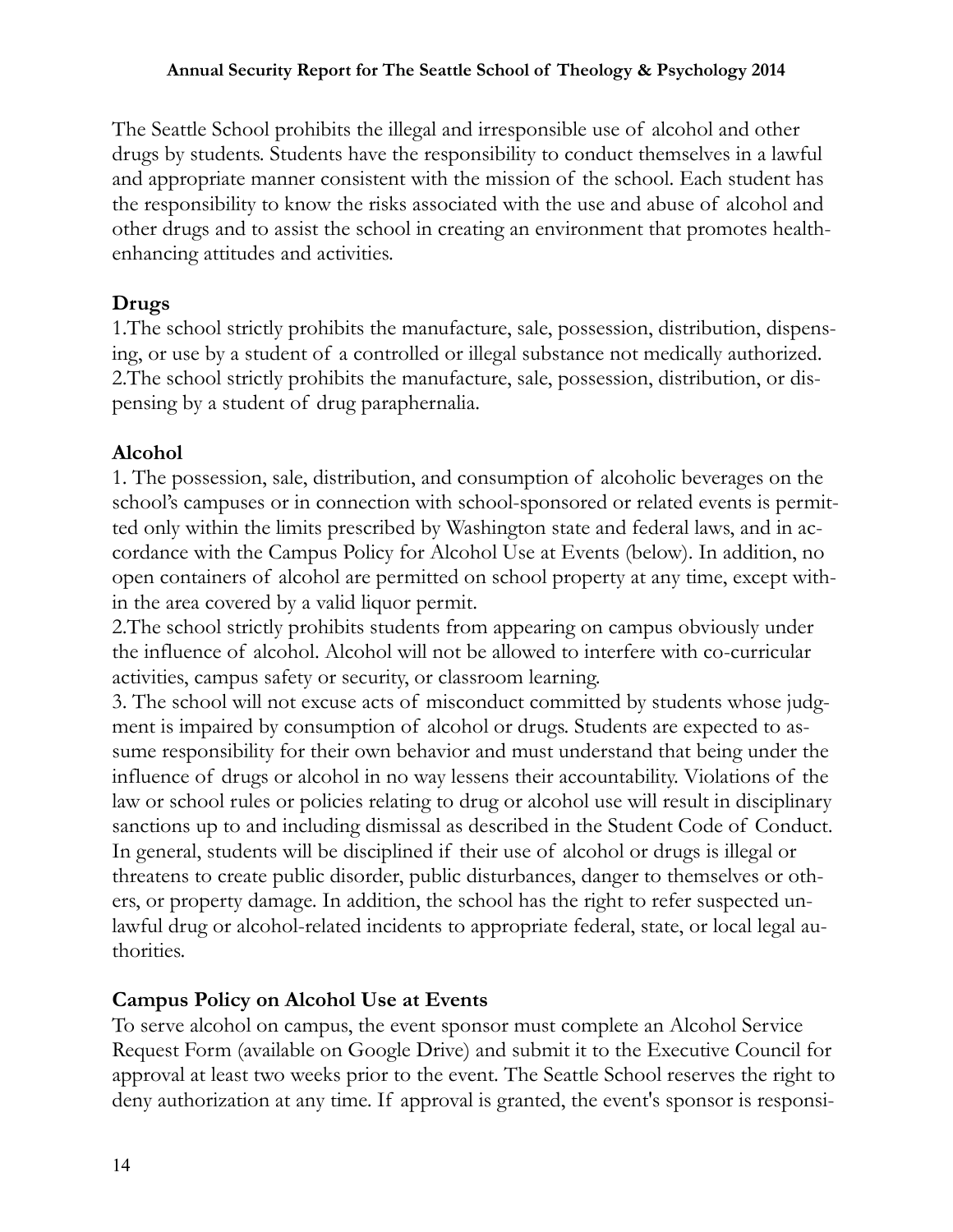ble for providing a licensed vendor/caterer to provide and serve the alcohol. The event sponsor is responsible, along with individuals directed to serve the alcohol, for compliance with all applicable laws, ordinances, and school policies pertaining to the use, furnishing, or possession of alcohol.

Alcohol may not be served to any person under the age of 21. A separate alcohol serving area is required at events where persons under 21 will be present. The event's sponsor will also be required to devise a system by which picture identification will be checked to verify legal age.

Alcohol must be served and monitored and may not be left unattended so to allow free access. Event sponsors and the individuals directed to serve the alcohol are responsible and obligated to refuse alcohol to anyone whom they believe has had too much to drink. All service of alcohol to guests must stop 30 minutes prior to the ending time of the event. Non-alcoholic beverages and food must be available and featured prominently at the event.

## **Health Risks of Alcohol and Other Drug Use**

Alcohol and illicit drug use can pose many health risks to students, faculty, and staff. Use may result in impaired judgment and coordination; physical and psychological dependence; damage to vital organs such as the heart, stomach, liver and brain; inability to learn and remember information; psychosis and severe anxiety; unwanted or unprotected sex resulting in pregnancy and sexually transmitted diseases (including HIV and AIDS); and injury and death. Negative consequences of alcohol and other drug use can be immediate.

## **Resources for Education and Treatment**

Faculty and staff who suspect they may have a drug or alcohol abuse problem are encouraged to seek assistance through their own efforts before the problem affects their employment status. The school provides benefit-eligible employee access to an independent, confidential Employee Assistance Program (EAP) that offers confidential assessment, counseling, and referral assistance in areas that include alcohol and drug abuse. The EAP can be reached by calling 1-800-316-2796. Please contact the Human Resources Office for further information.

## **Community Services**

A variety of community organizations in the greater Seattle area can be resources for students, faculty or staff. They are organized into three categories for ease of reference: 24-hour emergency numbers; self- help groups; and alcohol and drug treatment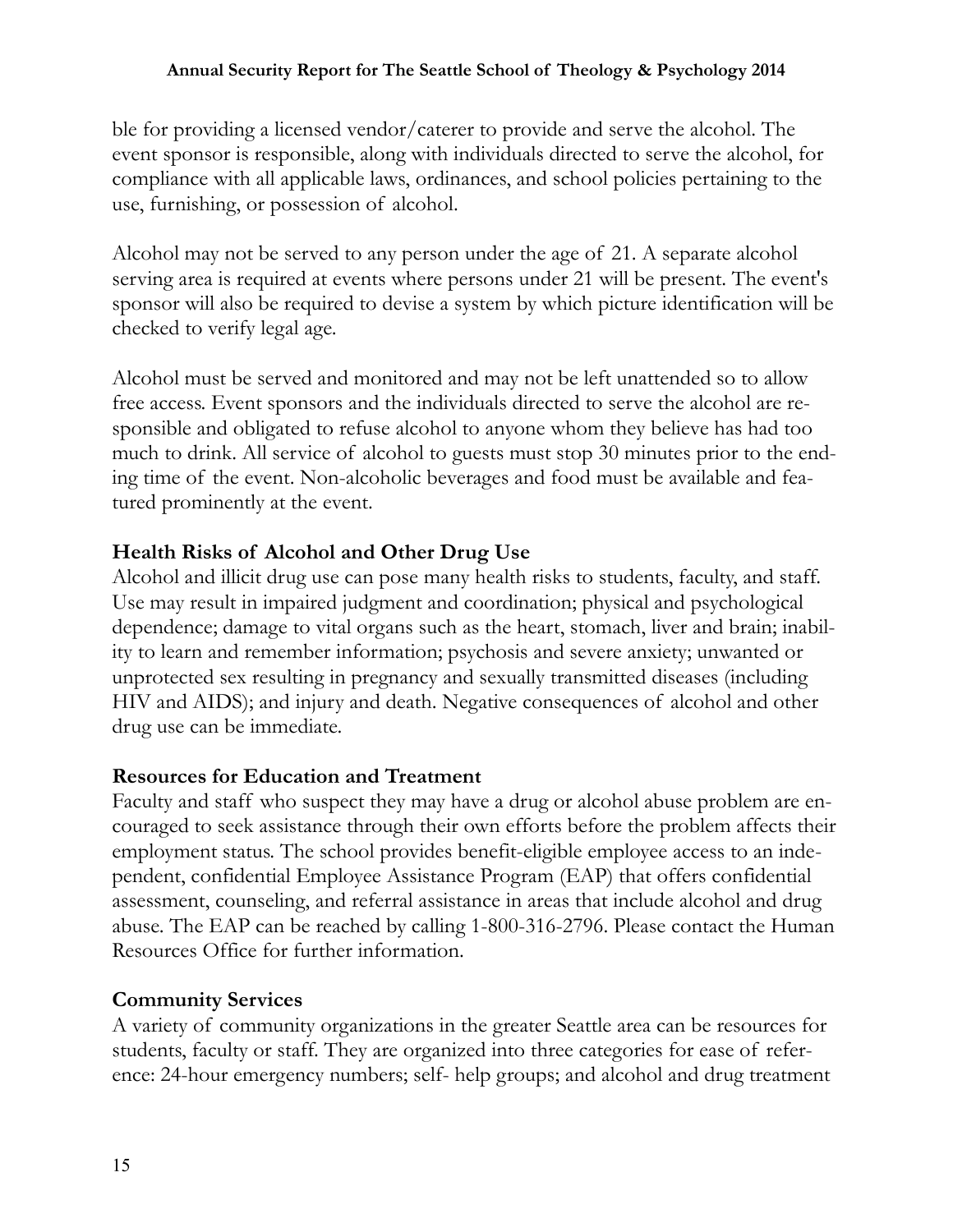programs. *These resources have not been screened by The Seattle School and the school makes no specific endorsement of or recommendations to any one program.*

| <b>Emergency Numbers</b>                                     |                                                             |                                  |  |
|--------------------------------------------------------------|-------------------------------------------------------------|----------------------------------|--|
| Alcohol & Drug 24-hour Helpline                              | (206) 722-3700; 1-800-562-1240 (Washington State)           |                                  |  |
| Domestic Violence Hotline                                    | 1-800-562-6025                                              |                                  |  |
| HIV/AIDS Hotline                                             | 1-800-272-2437                                              |                                  |  |
| 24-Hour Crisis Line                                          | (206) 461-3222; 1-800-621-4636 (Washington state)           |                                  |  |
| King County Sexual Assault Resource Center                   | (425) 226-5062; 1-800-825-7273                              |                                  |  |
| <b>Local Self-Help Groups</b>                                |                                                             |                                  |  |
| Alanon/Alateen/Alatot                                        | (206) 625-0000                                              |                                  |  |
| Alcoholics Anonymous (AA)                                    | (206) 587-2838                                              |                                  |  |
| Marijuana Anonymous                                          | (206) 548-9034                                              |                                  |  |
| Naranon                                                      | (206) 626-7171                                              |                                  |  |
| Narcotics Anonymous                                          | (206) 790-8888                                              |                                  |  |
| <b>Alcohol and Drug Treatment Resources</b>                  |                                                             |                                  |  |
| Auburn Youth Resources                                       | 816 F St. SE, Auburn, WA 98002                              | (253) 939-2202                   |  |
| Catholic Community Services                                  | 100 23rd Ave. South, Seattle, WA 98122                      | (206) 328-5097                   |  |
| Central Seattle Recovery Center                              | 1401 E Jefferson, #300, Seattle, WA 98122                   | (206) 322-2970                   |  |
| Central Youth & Family Services                              | 1901 Martin Luther King Jr. Way South,<br>Seattle, WA 98144 | (206) 322-7676                   |  |
| Consejo Counseling and Referral                              | 3808 South Angeline, Seattle, WA 98118                      | (206) 461-4880                   |  |
| Eastside Recovery Center Inc.                                | 1412 140th PI NE, Bellevue, WA 98005                        | (425) 747-7892                   |  |
| Group Health Cooperative                                     | 1730 Minor Ave, Suite 1600, Seattle, WA<br>98101            | 1-800-562-6300<br>206-326-3000   |  |
| Lakeside Milan Recovery Center Inc.                          | 10322 NE 132nd St., Kirkland, WA 98034                      | (425) 823-3116                   |  |
| Providence Recovery Program                                  | 916 Pacific Ave, Everett, WA 98206                          | (425) 258-7390                   |  |
| Residence XII (women only)                                   | 12029 113th Ave. NE, Kirkland, WA 98034                     | 425-823-8844                     |  |
| Seattle Indian Health Board                                  | 611 12th Ave South, Seattle, WA 98144                       | (206) 324-9360                   |  |
| Swedish Medical Center Addiction Recovery<br>Services        | 5300 Tallman Ave. NW, Seattle, WA 98107                     | (206) 781-6209                   |  |
| Therapeutic Health Services                                  | 1116 Summit, Seattle, WA 98101                              | (206) 323-0930                   |  |
| Valley General Hospital Alcoholism & Drug<br>Recovery Center | 14701 179th Ave SE, Monroe, WA 98272                        | (360) 794-7497<br>1-800-533-3046 |  |
| Veterans Administration Medical Center                       | 1660 S. Columbian Way, Seattle, WA 98108                    | (206) 762-1010                   |  |
|                                                              |                                                             | 1-800-329-8387                   |  |
| Women's Recovery Center                                      | 4649 Sunnyside Ave. N., Suite 200, Seattle,<br>WA 98103     | (206) 547-1955                   |  |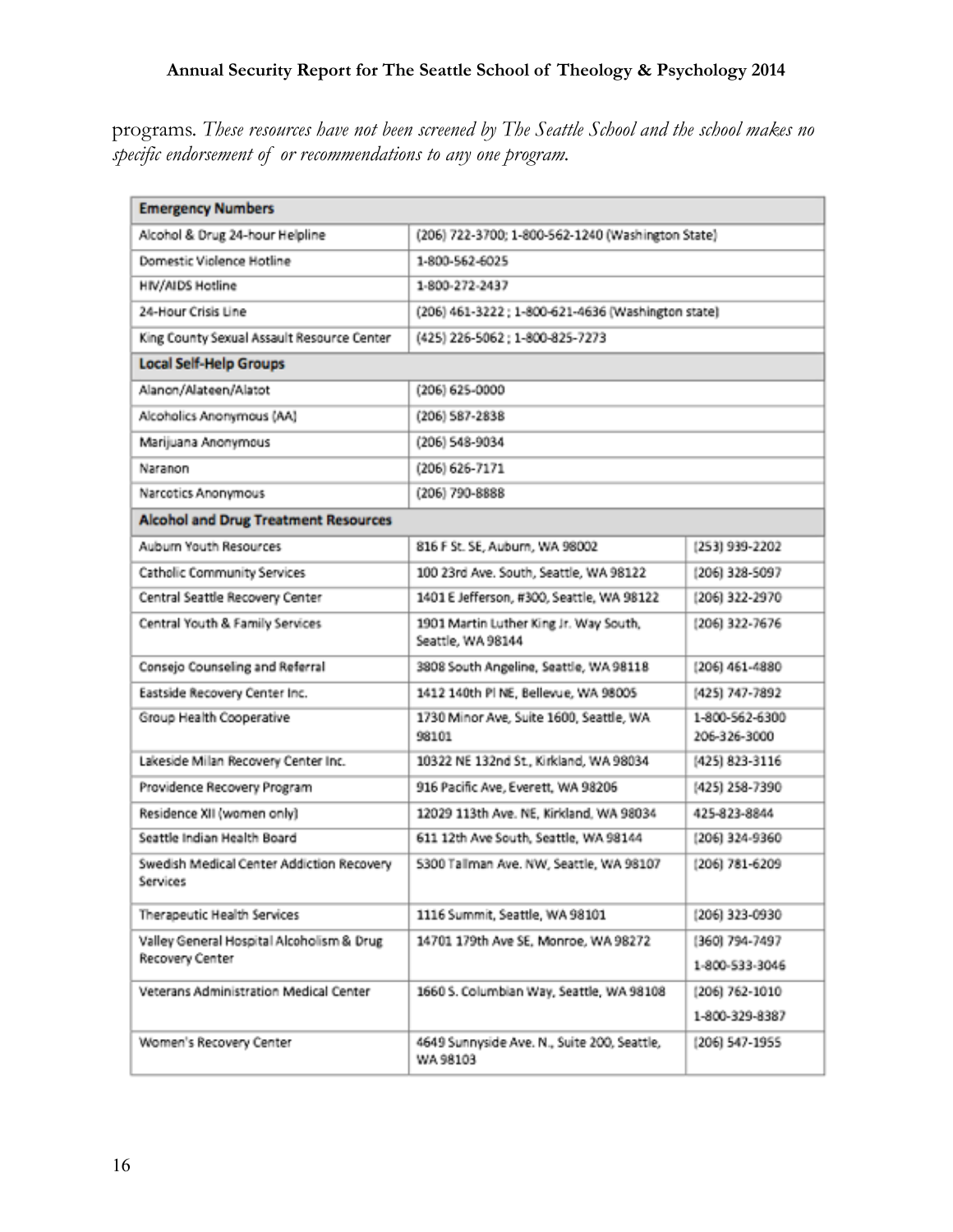#### **Education and Programming for Campus Safety and Violence Prevention**

In addition to the publication of an Annual Security Report, The Seattle School has instituted a campus safety and Title IX training for all students. Each student is provided with a copy of this report and informed of their rights and responsibilities afforded by the Clery Act, the Department of Education, Title IX, and the policies of The Seattle School.

The Seattle School is committed to ongoing review of our emergency management, safety, and violence prevention policies and procedures to ensure compliance with the guidelines of the Department of Education. We conduct annual employee safety trainings, fire drills, and tests of our Comprehensive Emergency Management Plan in order to ensure ongoing preparedness and compliance with local, state, and federal laws.

If you have questions or concerns about any of these policies, please contact the Facilities Manager.

You may request a printed copy of the Student Handbook, the Comprehensive Emergency Management Plan, and the Annual Security Report in person, by phone at 206.876.6126, or by email at [dtidwell@theseattleschool.edu.](mailto:dtidwell@theseattleschool.edu)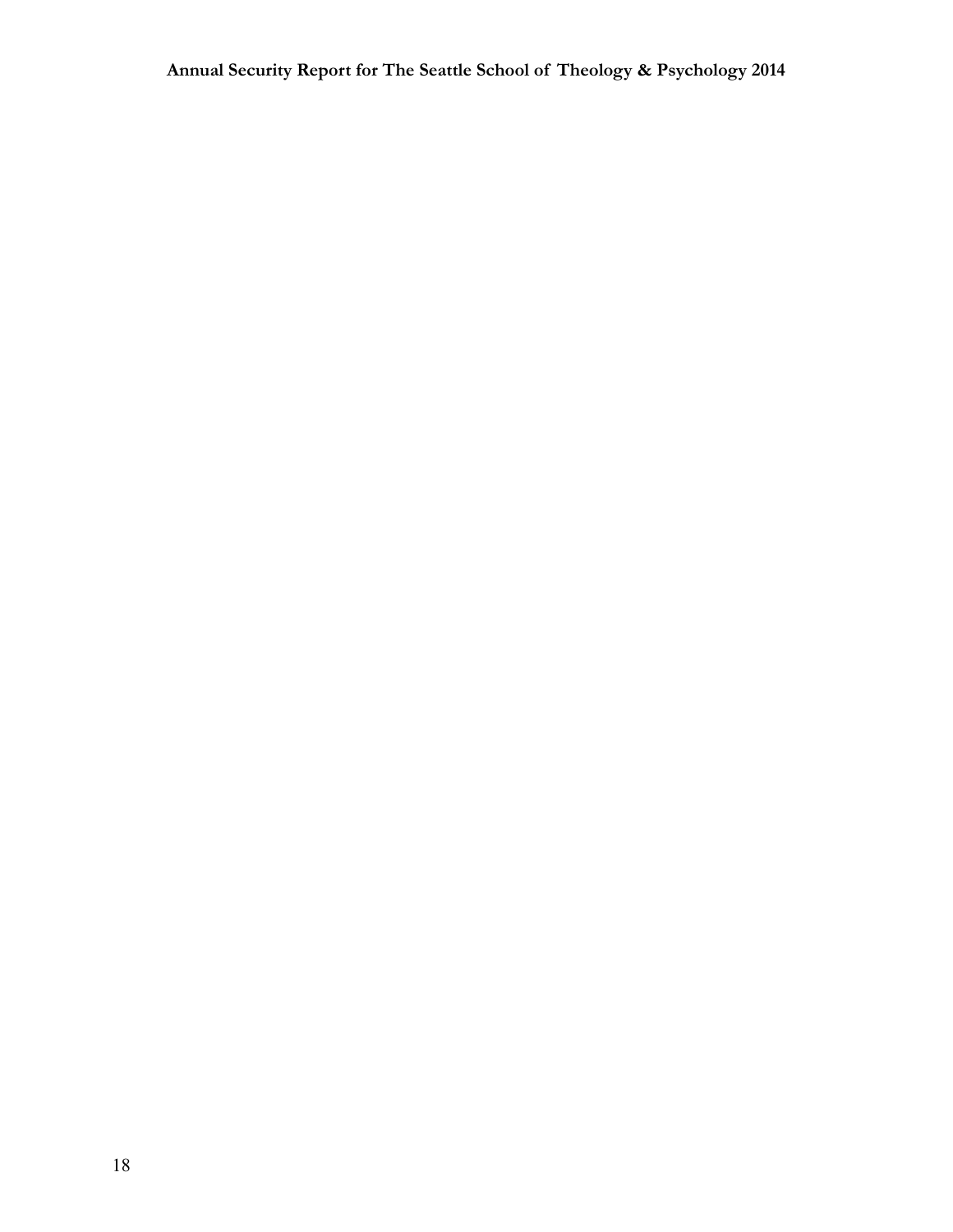## **Appendix: Previous Years' Crime Statistics**

The following tables are taken from our 2011, 2012, and 2013 Annual Security Reports. With changes to the Clery Act, some categories of crimes have been added and expanded, resulting in different categories being included in more recent years. In addition, these data sets are limited by the availability and categorization of crimes by the Seattle Police Department, from whom The Seattle School receives data about neighborhood crimes.

#### **2011 Statistics**

The following statistics represent data collected by The Seattle School of Theology & Psychology from reports made to The Seattle School and the Seattle Police Department concerning crimes occurring on our campus geography (defined as our building and immediately adjoining public property: sidewalks and streets) in the 2011 calendar year. In addition, we have included statistics for the surrounding Belltown neighborhood which are collected from the **Seattle Police Department website**.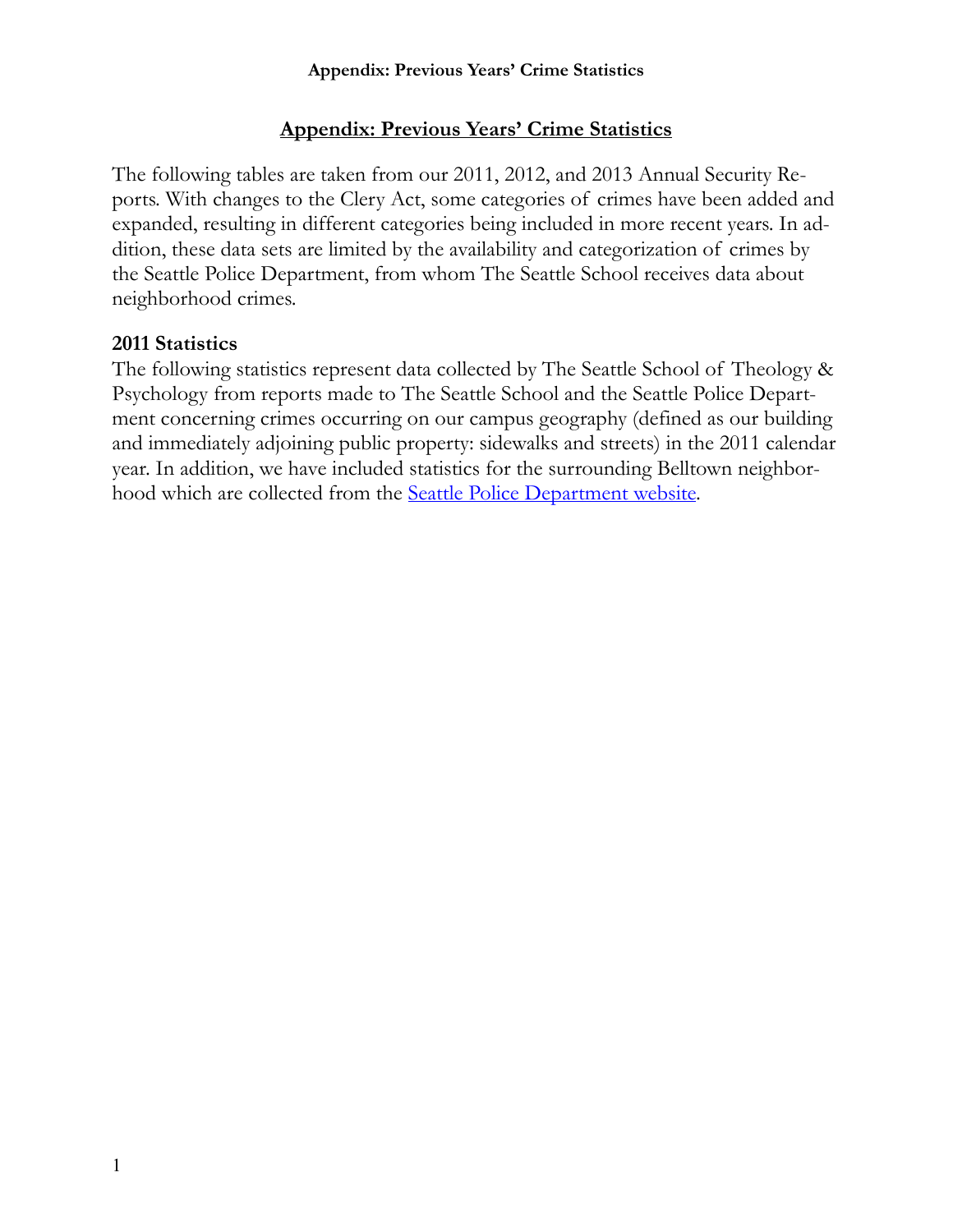#### **Appendix: Previous Years' Crime Statistics**

Crimes Reported to The Seattle School on Campus & Immediately Adjoining Public Property

|                                            | On<br>Campus | Public<br>Property |
|--------------------------------------------|--------------|--------------------|
| Burglary/Theft                             | 0            | $\overline{0}$     |
| Robbery                                    | $\Omega$     | 0                  |
| Aggravated<br><b>Assault</b>               | $\Omega$     | $\Omega$           |
| <b>Burglary</b>                            | $\theta$     | $\theta$           |
| <b>Motor Vehicle</b><br>Theft              | $\Omega$     | $\Omega$           |
| Arson                                      | $\theta$     | $\overline{0}$     |
| Murder & Non-<br>Negligent<br>Manslaughter | $\Omega$     | $\Omega$           |
| Negligent<br>Manslaughter                  | $\Omega$     | $\theta$           |
| <b>Forcible Sex</b><br><b>Offenses</b>     | $\Omega$     | $\Omega$           |
| Non-Forcible<br><b>Sex Offenses</b>        | $\Omega$     | $\theta$           |

Crimes Reported to the Seattle Police Department in the Belltown Neighborhood of Seattle

|                           | <b>Incidents</b><br>Occurring in West<br><b>Precinct-Beat M1</b><br>"Belltown" in 2011<br><b>Calendar Year</b> |
|---------------------------|----------------------------------------------------------------------------------------------------------------|
| Robbery                   | 45                                                                                                             |
| <b>Aggravated Assault</b> | 61                                                                                                             |
| <b>Burglary</b>           | 84                                                                                                             |
| Motor Vehicle Theft       | 33                                                                                                             |
| Homicide                  | 1                                                                                                              |
| Rape                      | 3                                                                                                              |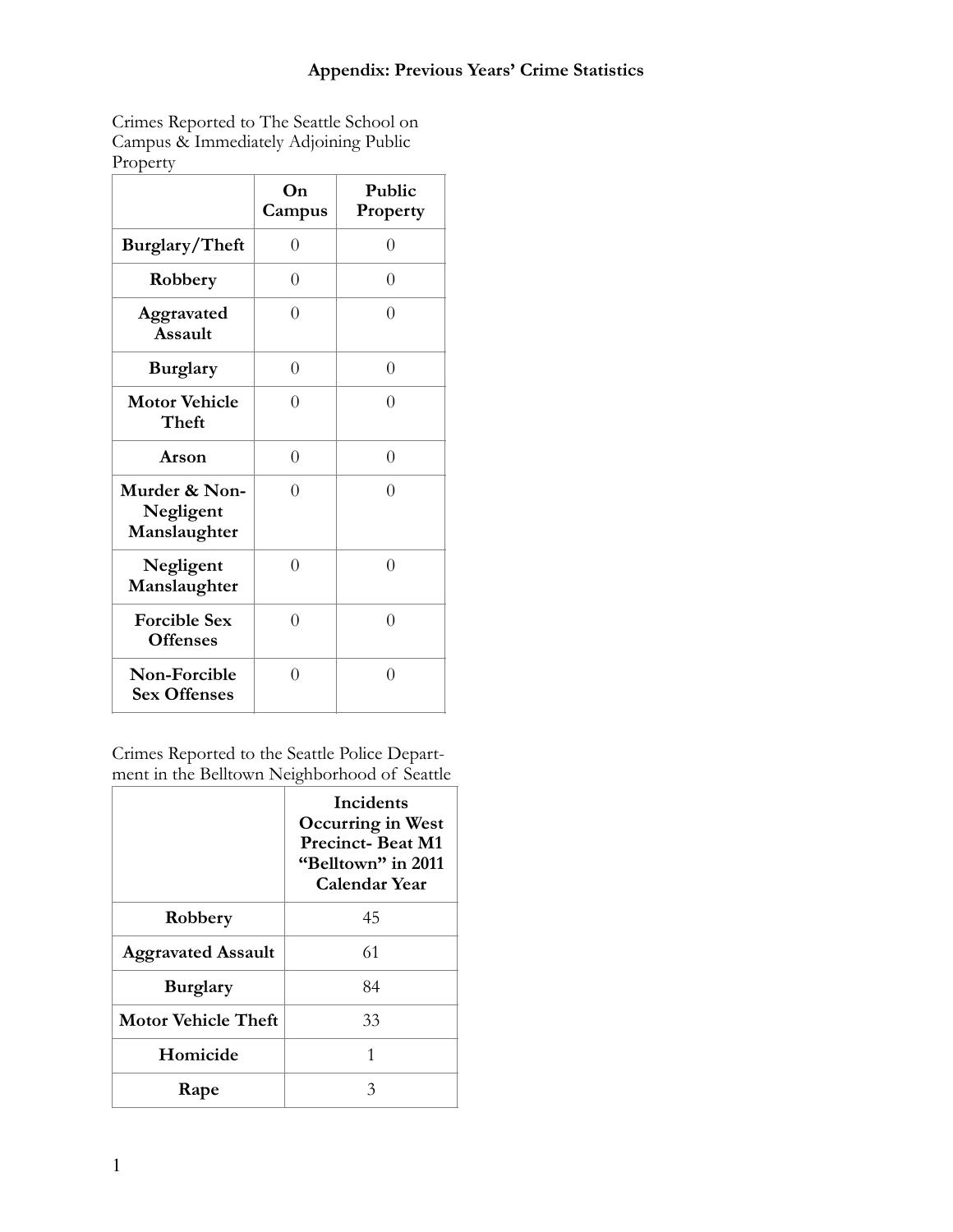#### **2012 Statistics**

The following statistics represent data collected by The Seattle School of Theology & Psychology from reports made to The Seattle School and the Seattle Police Department concerning crimes occurring on our campus geography (defined as our building and immediately adjoining public property: sidewalks and streets) in the 2012 calendar year. In addition, we have included statistics for the surrounding Belltown neighborhood which are collected from the [Seattle Police Department website](http://www.seattle.gov/police/crime/11_stats.htm).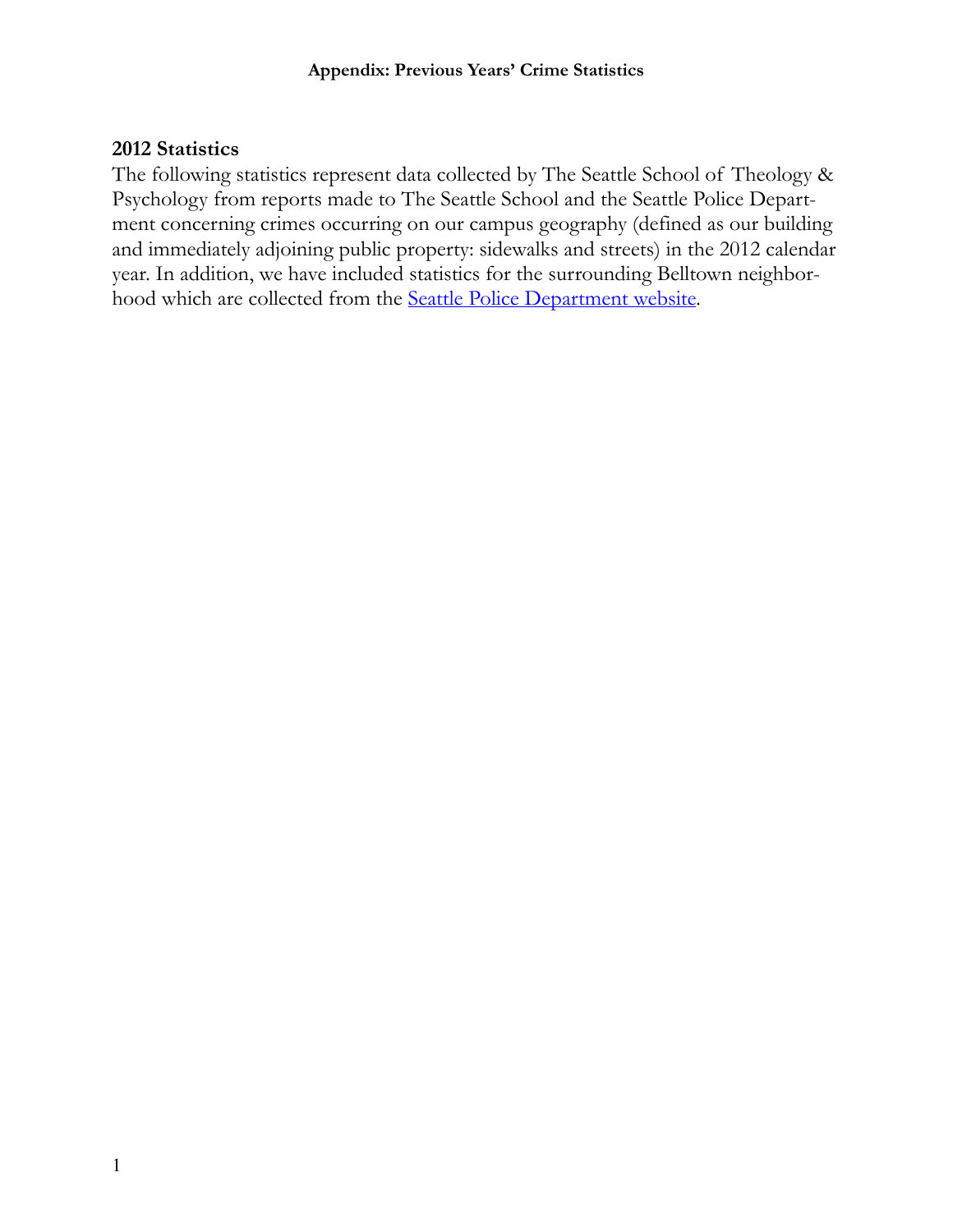|                                           | On<br>Campus   | Adjacent<br>Public<br>Property |
|-------------------------------------------|----------------|--------------------------------|
| Burglary/Theft                            | $\overline{0}$ | $\theta$                       |
| Robbery                                   | $\overline{0}$ | $\overline{0}$                 |
| Aggravated<br><b>Assault</b>              | $\overline{0}$ | $\overline{0}$                 |
| <b>Burglary</b>                           | $\overline{0}$ | $\theta$                       |
| <b>Motor Vehicle</b><br>Theft             | $\overline{0}$ | $\overline{0}$                 |
| Arson                                     | $\overline{0}$ | $\overline{0}$                 |
| Murder &<br>Non-Negligent<br>Manslaughter | $\theta$       | $\overline{0}$                 |
| Negligent<br>Manslaughter                 | $\overline{0}$ | $\overline{0}$                 |
| <b>Forcible Sex</b><br><b>Offenses</b>    | $\overline{0}$ | $\overline{0}$                 |
| Non-Forcible<br><b>Sex Offenses</b>       | $\overline{0}$ | $\overline{0}$                 |
| Domestic<br>Violence                      | $\overline{0}$ | $\overline{0}$                 |
| Dating<br><b>Violence</b>                 | $\overline{0}$ | $\overline{0}$                 |
| Stalking                                  | $\overline{0}$ | $\overline{0}$                 |

| Crimes Reported to The Seattle School on |  |
|------------------------------------------|--|
| Campus & Immediately Adjoining Public    |  |
| Property                                 |  |

Crimes Reported to the Seattle Police Department in the Belltown Neighborhood of Seattle

|         | Incidents<br>Occurring in West<br><b>Precinct-Beat M1</b><br>"Belltown" in 2012<br><b>Calendar Year</b> |
|---------|---------------------------------------------------------------------------------------------------------|
| Robbery | 21                                                                                                      |

| <b>Aggravated Assault</b>          | 180 |
|------------------------------------|-----|
| <b>Burglary</b>                    | 82  |
| <b>Motor Vehicle</b><br>Theft      | 31  |
| Non-Motor Vehicle<br>Theft/Larceny | 316 |
| Homicide                           | 1   |
| Rape                               | 3   |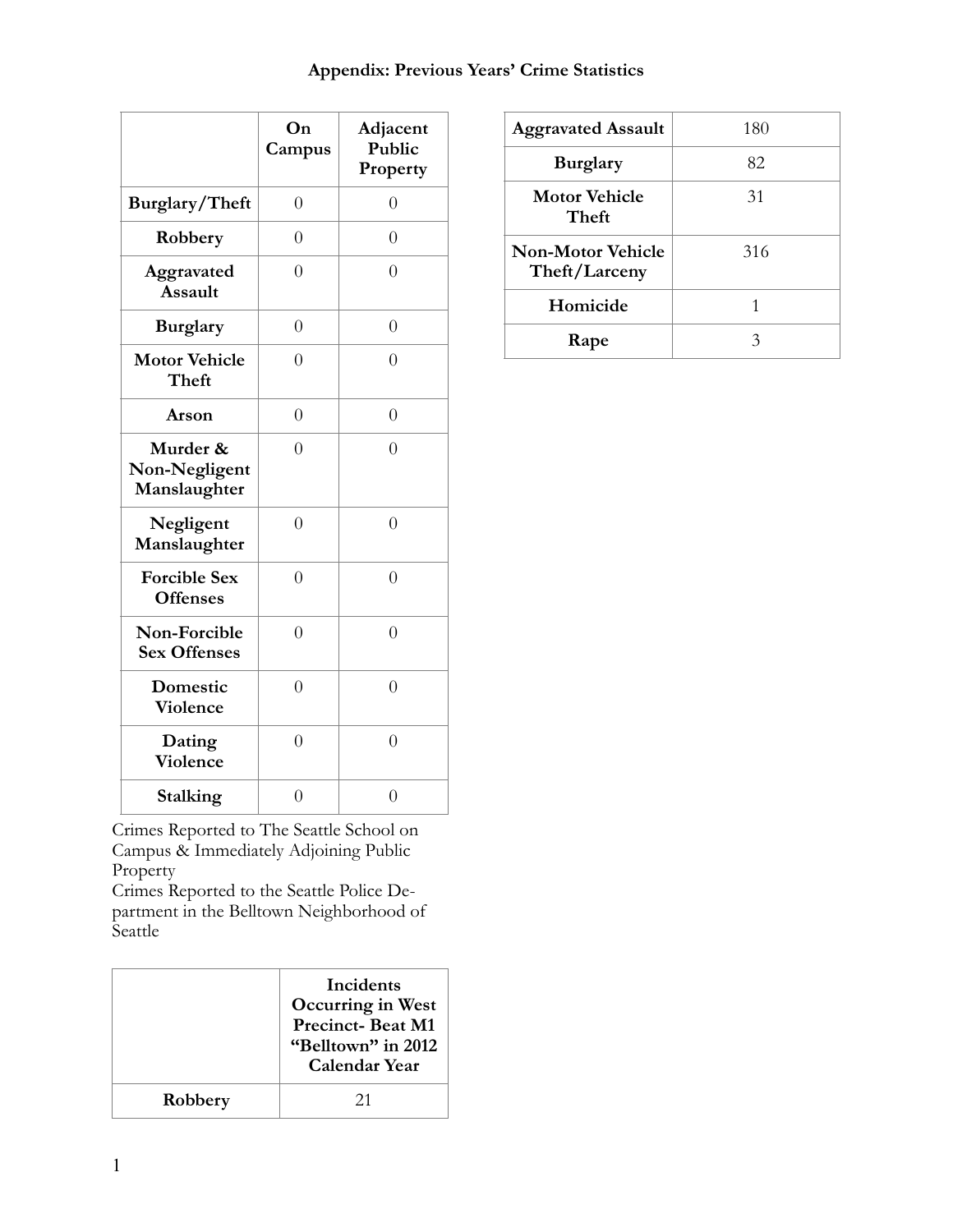#### Reported Hate Crimes\* on The Seattle School Campus & Immediately Adjoining Public Property

| Category                            | <b>On Campus</b> | <b>Public Property</b> |
|-------------------------------------|------------------|------------------------|
| Burglary/Theft                      | $\theta$         | $\boldsymbol{0}$       |
| Robbery                             | $\theta$         | $\boldsymbol{0}$       |
| <b>Aggravated Assault</b>           | $\overline{0}$   | $\overline{0}$         |
| <b>Burglary</b>                     | $\boldsymbol{0}$ | $\boldsymbol{0}$       |
| <b>Motor Vehicle Theft</b>          | $\theta$         | $\theta$               |
| Arson                               | $\theta$         | $\overline{0}$         |
| Murder & Non-Negligent Manslaughter | $\theta$         | $\overline{0}$         |
| Negligent Manslaughter              | $\overline{0}$   | $\overline{0}$         |
| <b>Forcible Sex Offenses</b>        | $\theta$         | $\overline{0}$         |
| <b>Non-Forcible Sex Offenses</b>    | $\overline{0}$   | $\overline{0}$         |
| <b>Domestic Violence</b>            | $\overline{0}$   | $\overline{0}$         |
| <b>Dating Violence</b>              | $\overline{0}$   | $\overline{0}$         |
| <b>Stalking</b>                     | $\theta$         | $\theta$               |

\*Crimes are classified as a hate crime when there is evidence that a victim was intentionally selected on the basis of gender, sexual orientation, race, religion, ethnicity, or disability. If a hate crime occurs, it will be identified by nature of the discrimination (i.e. gender, religion, etc.).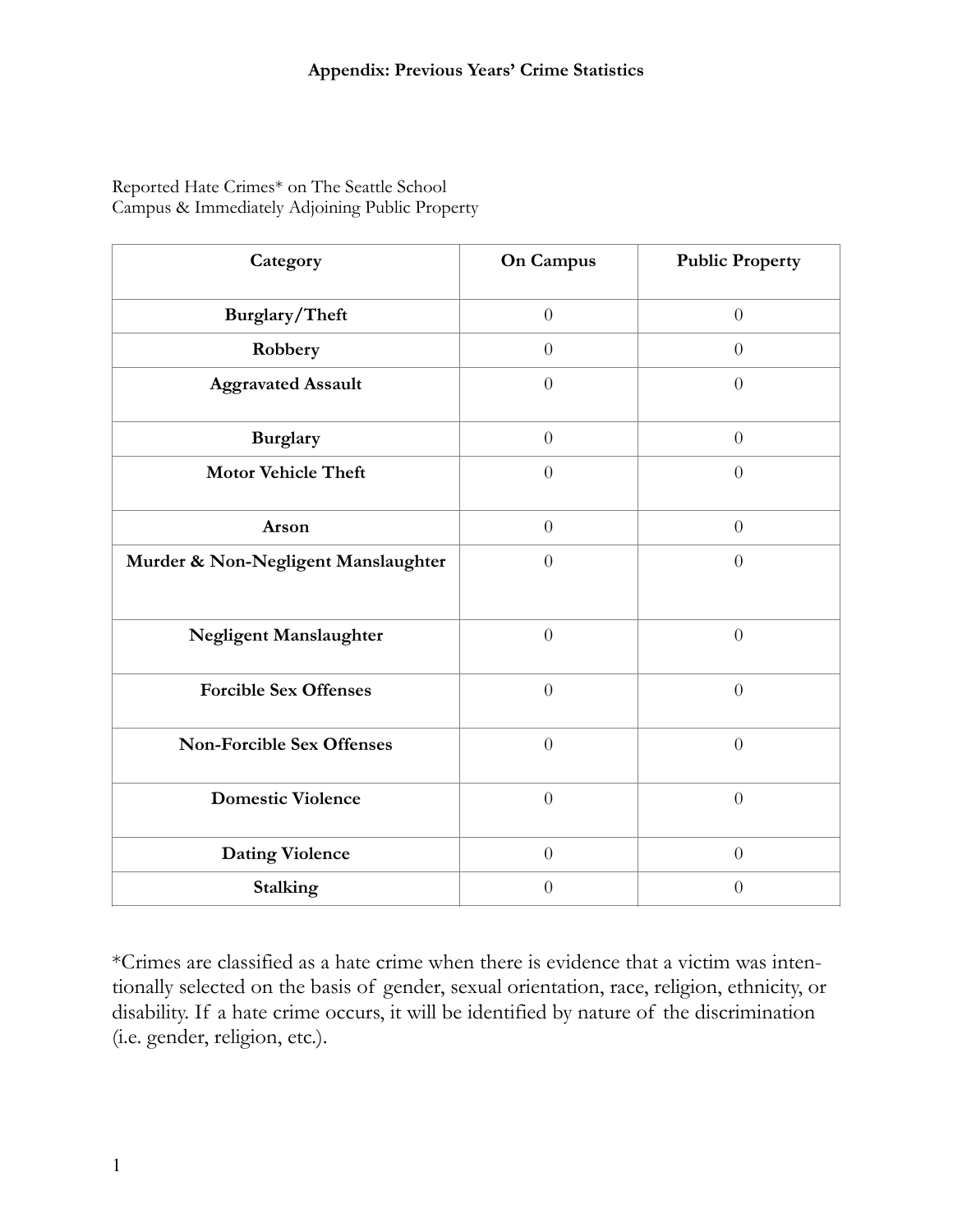The City of Seattle does not currently distinguish hate crimes in its available crime statistics sorted by neighborhood.

#### **2013 Statistics**

The following statistics represent data collected by The Seattle School of Theology & Psychology from reports made to The Seattle School and the Seattle Police Department concerning crimes occurring on our campus geography (defined as our building and immediately adjoining public property: sidewalks and streets) in the 2013 calendar year. In addition, we have included statistics for the surrounding Belltown neighborhood which are collected from the [Seattle Police Department website.](http://www.seattle.gov/police/crime/12_stats.htm)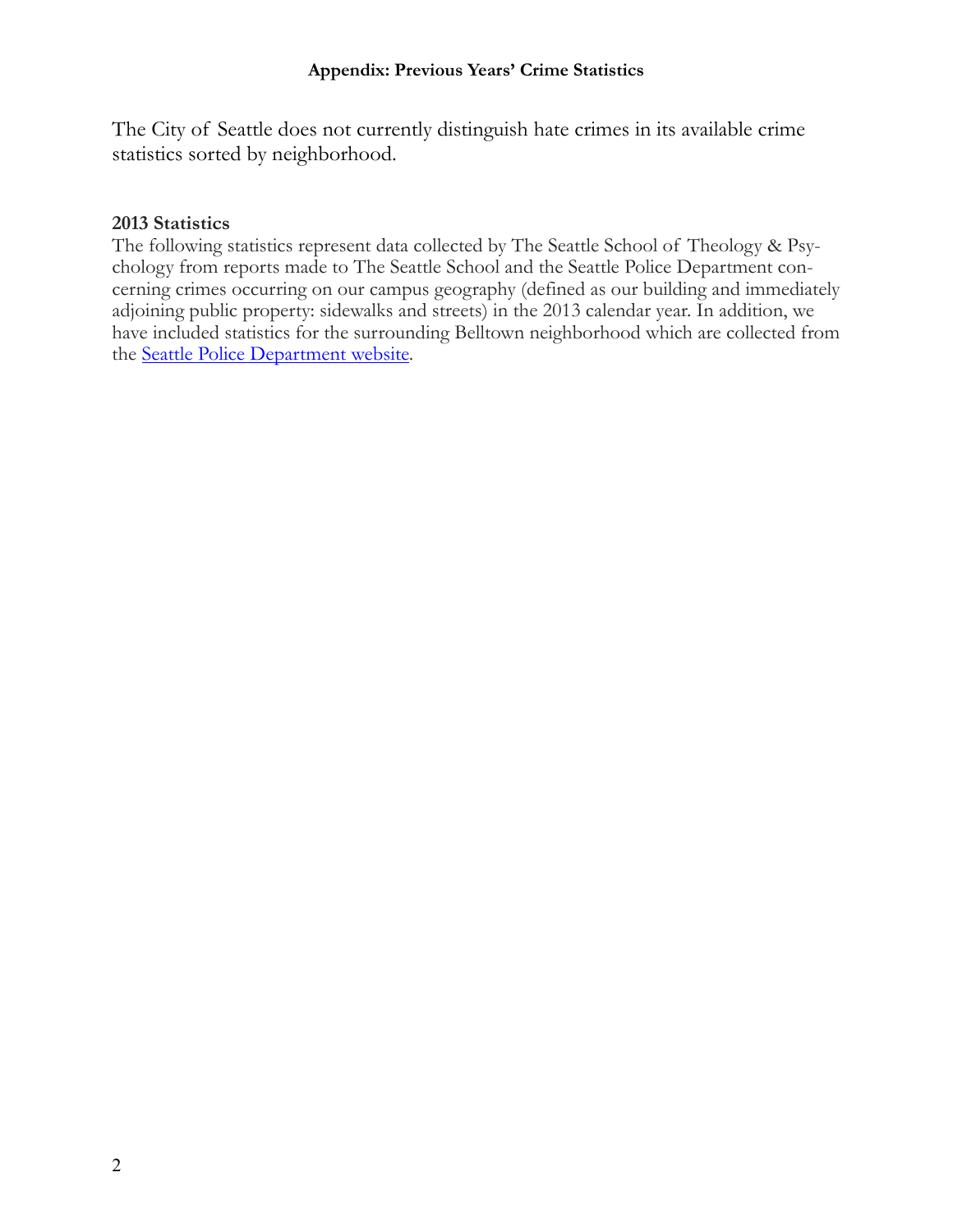Reported Crimes on The Seattle School Campus & Immediately Adjoining Public Property

|                                            | On<br>Campus   | Adjacent<br>Public<br>Property |
|--------------------------------------------|----------------|--------------------------------|
| Burglary/Theft                             | 1              | 2                              |
| Robbery                                    | $\overline{0}$ | $\overline{0}$                 |
| Aggravated<br><b>Assault</b>               | $\overline{0}$ | $\overline{0}$                 |
| <b>Burglary</b>                            | $\overline{0}$ | $\overline{0}$                 |
| <b>Motor Vehicle</b><br>Theft              | $\overline{0}$ | $\Omega$                       |
| Arson                                      | $\overline{0}$ | $\overline{0}$                 |
| Murder & Non-<br>Negligent<br>Manslaughter | $\overline{0}$ | $\overline{0}$                 |
| Negligent<br>Manslaughter                  | $\overline{0}$ | $\overline{0}$                 |
| <b>Forcible Sex</b><br><b>Offenses</b>     | $\overline{0}$ | $\overline{0}$                 |
| Non-Forcible<br><b>Sex Offenses</b>        | $\overline{0}$ | $\overline{0}$                 |
| Domestic<br><b>Violence</b>                | $\overline{0}$ | $\overline{0}$                 |
| Dating<br><b>Violence</b>                  | $\overline{0}$ | $\overline{0}$                 |
| Stalking                                   | $\overline{0}$ | $\overline{0}$                 |

(Figures are based on reports filed with The Seattle School and may or may not correspond to reports filed with police)

Reported Crimes in the Belltown Neighborhood of Seattle

|                                           | Incidents<br><b>Occurring in West</b><br><b>Precinct-Beat M1</b><br>"Belltown" in 2013<br>Calendar Year |
|-------------------------------------------|---------------------------------------------------------------------------------------------------------|
| Robbery                                   | 32                                                                                                      |
| <b>Aggravated Assault</b>                 | 40                                                                                                      |
| <b>Burglary</b>                           | 131                                                                                                     |
| <b>Motor Vehicle</b><br>Theft             | 37                                                                                                      |
| <b>Non-Motor Vehicle</b><br>Theft/Larceny | 366                                                                                                     |
| Homicide                                  | 0                                                                                                       |
| Rape                                      | $\mathcal{D}_{\cdot}$                                                                                   |

The Seattle Police Department does not currently make available statistics for domestic violence by neighborhood. Citywide, in 2013, domestic violence accounted for 30% of all recorded aggravated assaults.